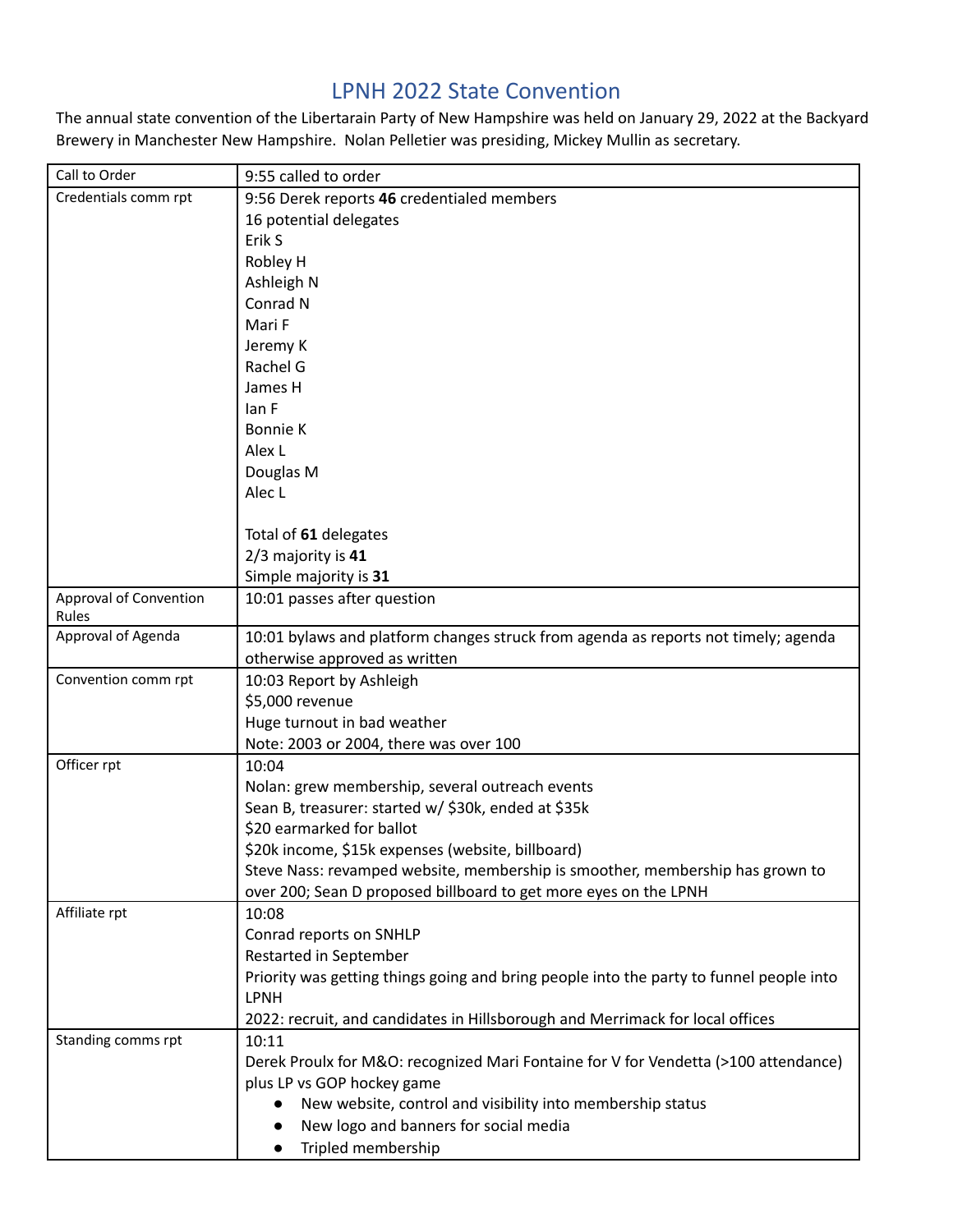|                          | Over 100 local LPNH events<br>$\bullet$                                                    |
|--------------------------|--------------------------------------------------------------------------------------------|
|                          | V for Vendetta<br>Charity hockey game<br>$\bullet$                                         |
|                          | Introduced new FSP movers to LPNH<br>$\bullet$                                             |
|                          | Introduced LPNH to PorcFest                                                                |
|                          | Repaired relationships with FSP, NHLA, and AFP<br>$\bullet$                                |
|                          | Organize a Pine Tree Riot festival w/ AFP<br>$\bullet$                                     |
|                          | Wine and Cheese at capital                                                                 |
|                          | Booth at Deerfield Fair                                                                    |
|                          |                                                                                            |
|                          | Steve Persico, Politics:                                                                   |
|                          | Recruiting/developing candidates                                                           |
|                          | Sent email to all members, no dice                                                         |
|                          | Recruiting specific individuals for low profile, non-partisan races<br>$\bullet$           |
|                          | Create campaign binder for candidate information<br>$\bullet$                              |
|                          | Focus on a single high-profile candidate to concentrate resources<br>$\bullet$             |
|                          | Develop volunteer                                                                          |
|                          | Develop legislative proposals                                                              |
|                          | Tori for Bylaws                                                                            |
|                          | Consolidate bylaws and bring down number of pages                                          |
|                          | Did not rewrite<br>$\bullet$                                                               |
|                          | Solve Leadership Board issue<br>$\bullet$                                                  |
|                          | Had in 30 days prior to convention instead of 45 as stated in current bylaws,<br>$\bullet$ |
|                          | since report was late will introduce bylaw changes from floor as new business              |
|                          | Tori for Platform                                                                          |
|                          | Two proposals                                                                              |
|                          | Report in late, so will introduce as new business                                          |
|                          |                                                                                            |
| Credential comm update   | 10:20 holding at 61                                                                        |
| <b>Officer Elections</b> | <b>Nominations</b>                                                                         |
|                          | Chair: Nolan Pelletier; elected!                                                           |
|                          | • Voice vote                                                                               |
|                          | Vice-chair: Sean Dempsey, elected                                                          |
|                          | • Voice vote                                                                               |
|                          | Treasurer: Sean Brennan, elected                                                           |
|                          | • Voice vote                                                                               |
|                          | Secretary: Tori Berger, elected                                                            |
|                          | • Voice vote                                                                               |
|                          | At large: Steve Nass, Ryan Hebert                                                          |
|                          | 1. Ryan, elected by voice vote                                                             |
|                          | 2. Steve, elected by voice vote                                                            |
|                          |                                                                                            |
| Ad hoc communications    | Motion to suspend rules to hear an ad hoc committee report, passed                         |
| committee                | 10:31                                                                                      |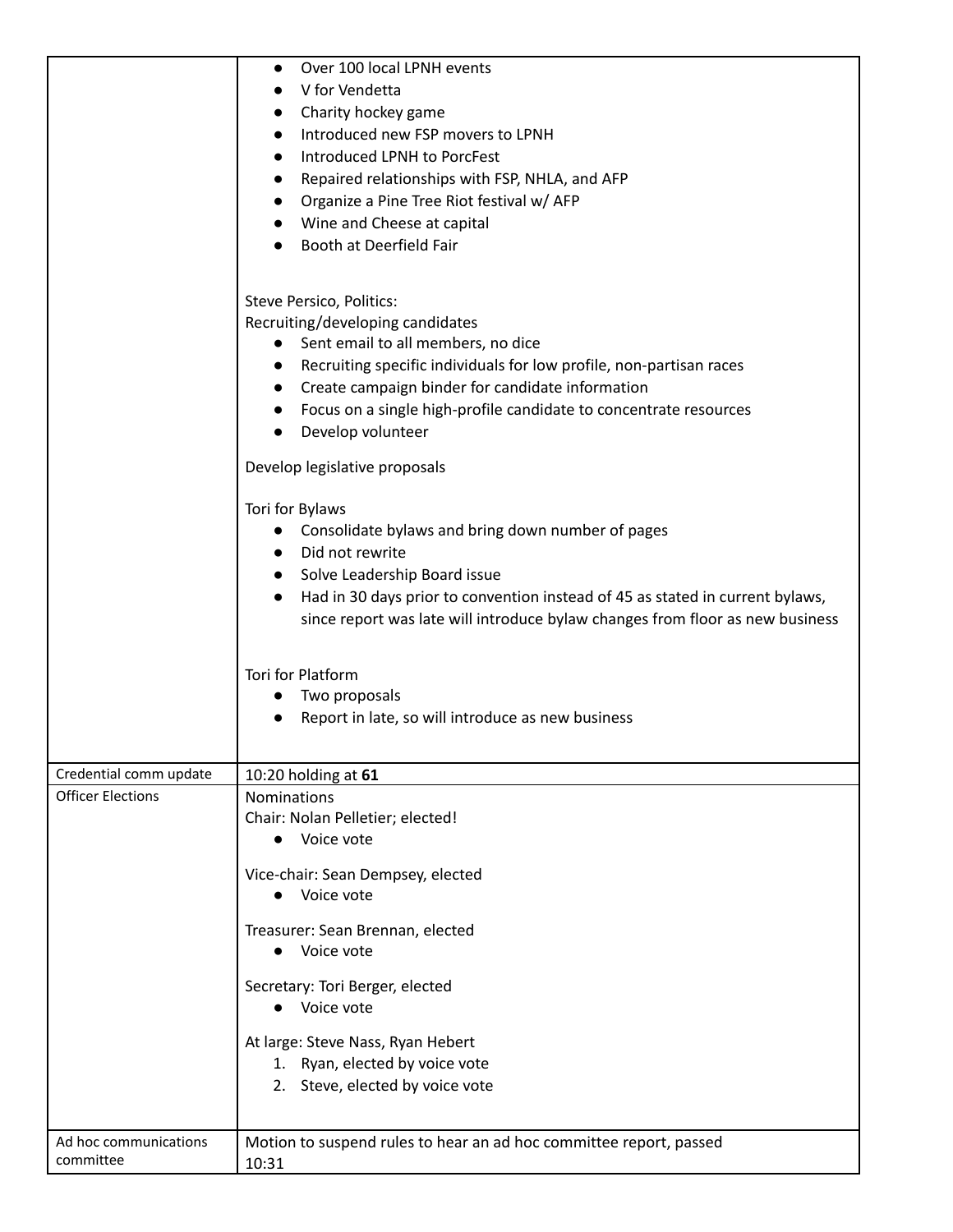|                                  | Erik Sawyer                                                                               |
|----------------------------------|-------------------------------------------------------------------------------------------|
|                                  | Over the course of the year, social media accounts achieved the following growth          |
|                                  | Instagram: 200 => 1,875                                                                   |
|                                  | Facebook: 2,800 => 5,100                                                                  |
|                                  | Twitter: 4,300 => 16,000                                                                  |
| 10 minute recess                 | $10:35 - 10:45$                                                                           |
| <b>Standing Committees</b>       | 10:50                                                                                     |
|                                  | Election of standing committees conducted with voice vote [Appendix A]                    |
| Credential update                | 61 remaining                                                                              |
|                                  | 3 potential:                                                                              |
|                                  | Steve Z                                                                                   |
|                                  | Sean D                                                                                    |
|                                  | Gabe H                                                                                    |
|                                  |                                                                                           |
|                                  | 64 delegates                                                                              |
|                                  | Simple majority: 33                                                                       |
|                                  | 2/3 majority: 44                                                                          |
| <b>National Delegates</b>        | Heard nominations for national delegates [Appendix B]                                     |
|                                  | Conducted written election of national delegates                                          |
| <b>Endorsement of candidates</b> | Jeremy Kauffman nominated for US Senate; majority vote                                    |
|                                  |                                                                                           |
| 10 minute recess                 | 11:32-11:42                                                                               |
|                                  | Ian Freeman nominates Karlyn Boryshenko for governor; seconded; she accepts;              |
|                                  | majority vote                                                                             |
|                                  | Brent T nominates Alu Axleman for president of New Hampshire. Seconded; he                |
|                                  | accepts; Majority vote                                                                    |
|                                  | Rich T moves to authorize the EC to endorse candidates; seconded; passes                  |
|                                  | Heard results of national delegate election [Appendix C]                                  |
|                                  | 64 credentialed                                                                           |
|                                  | Conducted written election of alternate delegates [Appendix C]                            |
| <b>New Business</b>              | 13:08                                                                                     |
|                                  | <b>New Business</b>                                                                       |
|                                  |                                                                                           |
|                                  | [Written bylaw amendments signed by delegates, see Appendix D]                            |
|                                  | Tori Berger motions to consider bylaw proposal A ("move policy manual"), motion<br>passes |
|                                  | No debate                                                                                 |
|                                  | Bylaw proposal A passes                                                                   |
|                                  |                                                                                           |
|                                  | Tori motions to consider bylaw proposal B ("To ensure the quorum requirements don't       |
|                                  | make it impossible to hold a convention of the LPNH grows."), motion passes               |
|                                  | No debate                                                                                 |
|                                  | Bylaw proposal B passes                                                                   |
|                                  |                                                                                           |
|                                  | Tori motions to consider bylaw proposal C ("To require a higher bar to adjourn            |
|                                  | convention of business isn't finished."), motion passes                                   |
|                                  | No debate                                                                                 |
|                                  | Bylaw proposal C passes                                                                   |
|                                  |                                                                                           |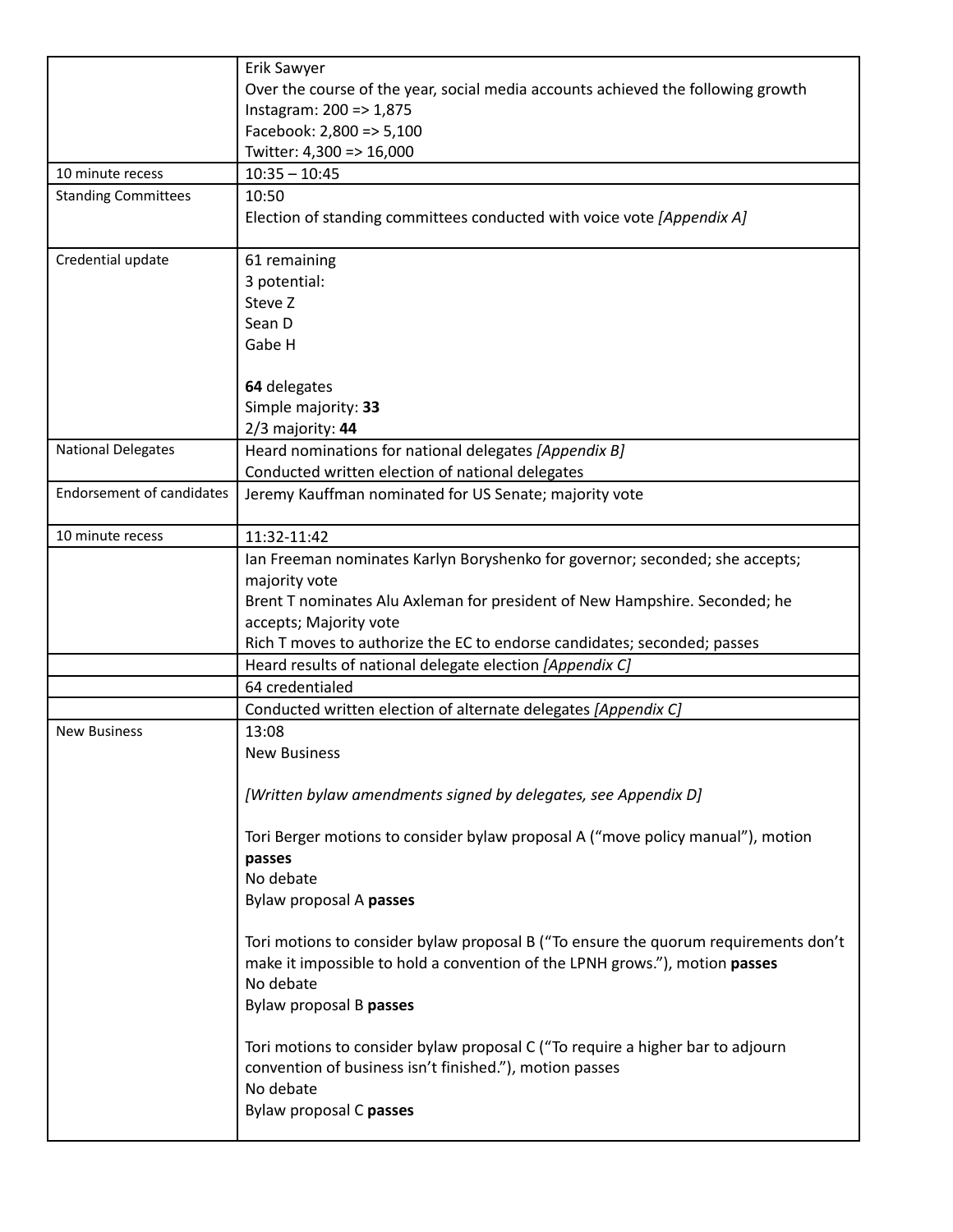Tori motions to consider bylaw proposal D ("To make the Communications Committee a standing committee"), motion **passes**

- Justin O'Donnell (against): ad hoc already answers to the EC; making standing committee makes the body to whom they are responsible the whole membership
- Patrick Binder (against): the EC should appoint all committees, including the Comms committee
- Patrick Binder (for): as long as there *are* standing committees, they should all be (including communications)

## Bylaw proposal D **fails**

Motion to consider bylaw proposal E ("To consolidate membership definitions and eligibility requirements." Streamlines and deduplicates requirements.), motion **passes**

- Zach (against): Changes requirements for an officer
- Tori (for): Does not change the requirements, just consolidates eligibility into one area
- Justin O'Donnell (amend): either registered as Libertarian Party (if available), undeclared (if not available), or (new amended text) *or unenrolled (not registered to vote)*

## C. Eligibility

1. a. If registered to vote, and the Libertarian Party is a recognized option for affiliation, the member shall be registered as a Libertarian.

b. If registered to vote…undeclared.

*c. Or unenrolled.*

*d. (prior c becomes d)*

- Nick (against amendment): registering as libertarian demonstrates commitment
- Bill Barger (for amendment): still beholden to party by being at the convention
- Patrick (for amendment): votes are not the only means of building liberty

Justin's amendment **passes** ("or unenrolled") *[This whole section deleted by a later amendment]*

Bylaw proposal E, as amended, **passes**

Tori motions to consider bylaw proposal F ("Calendars"), motion **passes** No debate Bylaw proposal F **passes**

Tori motions to consider bylaw proposal G ("Standing committee language and updates"), motion **passes**

- (Tori) Moves common language for each standing committee into one location
- Changes minimum eligibility for Judicial to be three years in the party (was on year) *[reconsidered and struck later]*

Bylaw proposal G **passes**

Tori motions to consider bylaws proposal H ("Update eligibility requirements around membership"), motion **passes**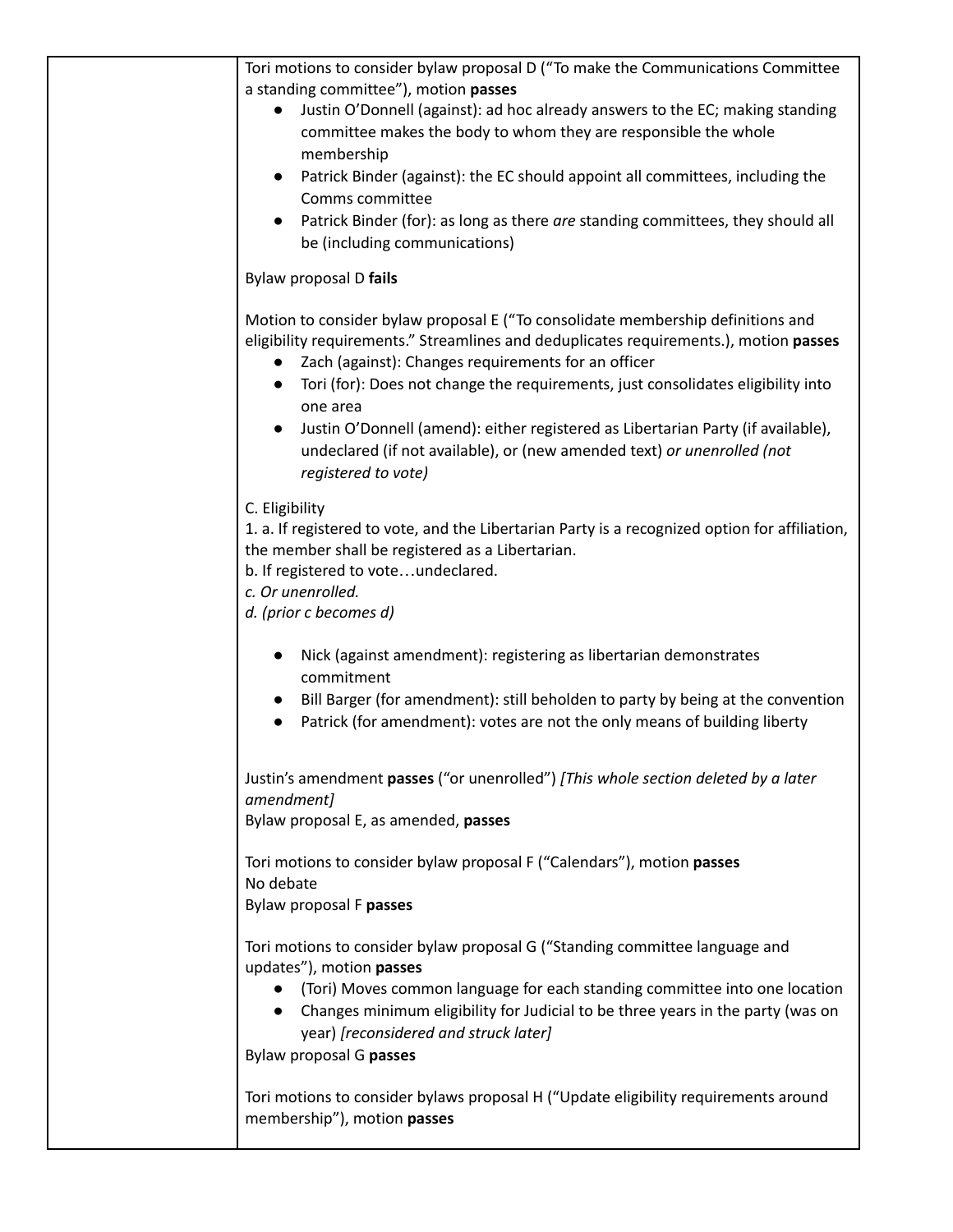| (Tori) Would change all voter registration eligibility requirements to apply only<br>to officers                                                              |
|---------------------------------------------------------------------------------------------------------------------------------------------------------------|
| Changes who is eligibility for state chair: should have seasoning requirement, a<br>$\bullet$                                                                 |
| year in another position in the party                                                                                                                         |
| Brent (for): makes it more welcoming to new members from participating in<br>$\bullet$                                                                        |
| the state convention; was intended to prevent infiltration, but does more harm                                                                                |
| to good faith members than to infiltrators.                                                                                                                   |
| Brent (amend): Add "or undeclared" for the officer portion: Officers still need<br>$\bullet$                                                                  |
| to be registered as Libertarian (or undeclared), but main body would not.                                                                                     |
| Justin (against amendment to motion): previous amendment [bylaws proposal                                                                                     |
| E amendment] opened up involvement. We still want to restrict officers to be<br>required to registered to vote as Libertarian, while still keeping convention |
| participation as previously voted).                                                                                                                           |
| Brent moved to withdraw amendment to amendment, passes                                                                                                        |
| Jeff Creem (against): Chair seasoning well intended but may create a difficult<br>$\bullet$                                                                   |
| situation if no one wishes to run who is eligible                                                                                                             |
| Patrick (amend): moves to strike the state chair portion (C.3.) (due to Jeff's                                                                                |
| argument above)<br>Brent (for amend): we don't want to further restrict who serves at chair; can be<br>$\bullet$                                              |
| hard to find people to serve as officer                                                                                                                       |
| Tori (): we must also change the text that defines amendment<br>$\bullet$                                                                                     |
| CAH, parliamentarian: notes that the body can by agreement can consent to                                                                                     |
| update the conforming amendment ("Is there any objection to modifying the                                                                                     |
| amendment on the floor to also update the conforming clause in section B?")                                                                                   |
| Striking C3 and the last sentence of 6B<br>$\mathcal{O}$                                                                                                      |
| Amendment to main motion passes (amended to remove 1 year of service for<br>chair)                                                                            |
| Steve Nass (for): C2c fixes issues with short lapses in membership                                                                                            |
|                                                                                                                                                               |
| Motion Bylaws proposal H, as amended passes                                                                                                                   |
| Tori: skipping I, will come back to after J if necessary                                                                                                      |
| Tori motions to consider bylaw proposal J ("Eliminate Leadership Board"), passes                                                                              |
| Zach (for): leadership board is pointless                                                                                                                     |
| Bylaw proposal J passes                                                                                                                                       |
|                                                                                                                                                               |
| Justin motions to consider bylaw proposal K ("Removal of Consent Calendar"), passes                                                                           |
| Justin (for): the consent calendar can be abused; there were five proposal that                                                                               |
| were turned in on time but could not be considered as part of the agenda; we                                                                                  |
| should have the ability to debate any points; the consent calendar can only be                                                                                |
| abused, and its intended benefit is almost nonexistent<br>Zach (for): people should not try to force things through on the consent                            |
| calendar                                                                                                                                                      |
| Rich (against): likes the spirit, but eliminating the entire section would cause                                                                              |
| other issues; we should instead rewrite the section to improve the calendar in                                                                                |
| general to prevent getting necessary work done                                                                                                                |
| Patrick (amend): We will instead remove all references to the consent calendar                                                                                |
| but allow all normal calendar rules remain                                                                                                                    |
| Patrick (against amendment): get rid of it                                                                                                                    |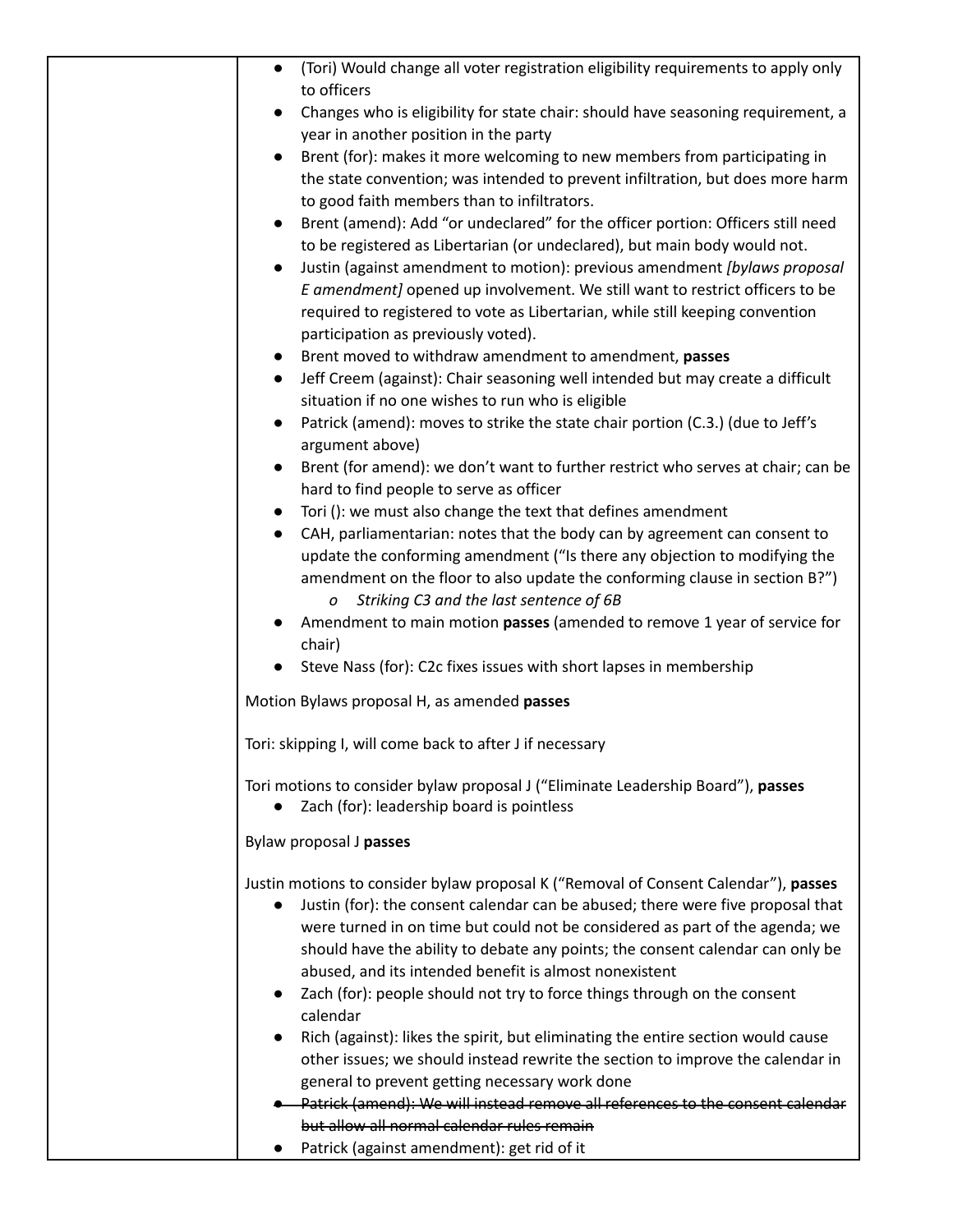|                     | Justin (against): [after Rich shares an idea on the side with Justin, see below] we<br>$\bullet$<br>should instead hear Rich's motion                                                                                                                                                                                                                                                                                                                                                                                                                                                                                                                                                                                                                                                                                                                                                                                                                                                                     |
|---------------------|-----------------------------------------------------------------------------------------------------------------------------------------------------------------------------------------------------------------------------------------------------------------------------------------------------------------------------------------------------------------------------------------------------------------------------------------------------------------------------------------------------------------------------------------------------------------------------------------------------------------------------------------------------------------------------------------------------------------------------------------------------------------------------------------------------------------------------------------------------------------------------------------------------------------------------------------------------------------------------------------------------------|
|                     | Bylaw proposal K fails                                                                                                                                                                                                                                                                                                                                                                                                                                                                                                                                                                                                                                                                                                                                                                                                                                                                                                                                                                                    |
|                     | Rich motions to consider bylaw proposal L ("Add reporting requirement for consent<br>calendar items), motion passes<br>At the end of C1: "Consent calendar items must be included in the bylaws<br>report due 35 days before convention."<br>Justin (for): will motion next year to remove the entire consent calendar<br>Bylaw proposal L passes                                                                                                                                                                                                                                                                                                                                                                                                                                                                                                                                                                                                                                                         |
| Credential update   | 14:25<br>62 credentialed delegates<br>32 simple majority<br>41 2/3 majority                                                                                                                                                                                                                                                                                                                                                                                                                                                                                                                                                                                                                                                                                                                                                                                                                                                                                                                               |
| <b>New Business</b> | 14:33<br>Jeff C moves to reconsider "G"<br>Creates a situation where an elected Judicial Committee member would be<br>unable to be reelected<br>Motion passes (to reconsider)                                                                                                                                                                                                                                                                                                                                                                                                                                                                                                                                                                                                                                                                                                                                                                                                                             |
|                     | Zephan: Motion to amend G section F3 b-c to keep original language (b: "one<br>year", c: "91 days")<br>Brent (for amend): Judicial committee member needs to be one year; another<br>example of being more restrictive<br>Tori (against amend): need context, and one year is not enough time; in order<br>to make proper decision, need context of what has gone on in this party; we<br>need to have some seasoning<br>Bill (amend amend): if you had been a member for three years or have<br>served for one year on a committee                                                                                                                                                                                                                                                                                                                                                                                                                                                                       |
|                     | o Out of order<br>Patrick (for): membership body is responsible for its own decisions<br>Rich (against): we've never had seasoned members getting on Judicial; this is<br>the appellate body that can overrule the EC, chair, etc.; they should have more<br>experience with the NHLP in order to bring the right amount of context to<br>bear; don't think three years is too much to ask<br>Steve (against): ex: in the past year, we had to go to the JC when the whole EC<br>did not know the proper procedure; the JC should have more difficulty filling it;<br>it's the group that slows us down when we're moving too fast<br>Gabe (for): no reason to deny someone who may be good at this<br>Melvin (question): ten years somewhere else would invalidate?<br>Carol (for): people moving to NH that were in the LP in other states; they may<br>$\bullet$<br>not have the history here, but they may have a good sense of how a Judicial<br>Committee will operate; three years may be too long |
|                     | Motion to amend passes                                                                                                                                                                                                                                                                                                                                                                                                                                                                                                                                                                                                                                                                                                                                                                                                                                                                                                                                                                                    |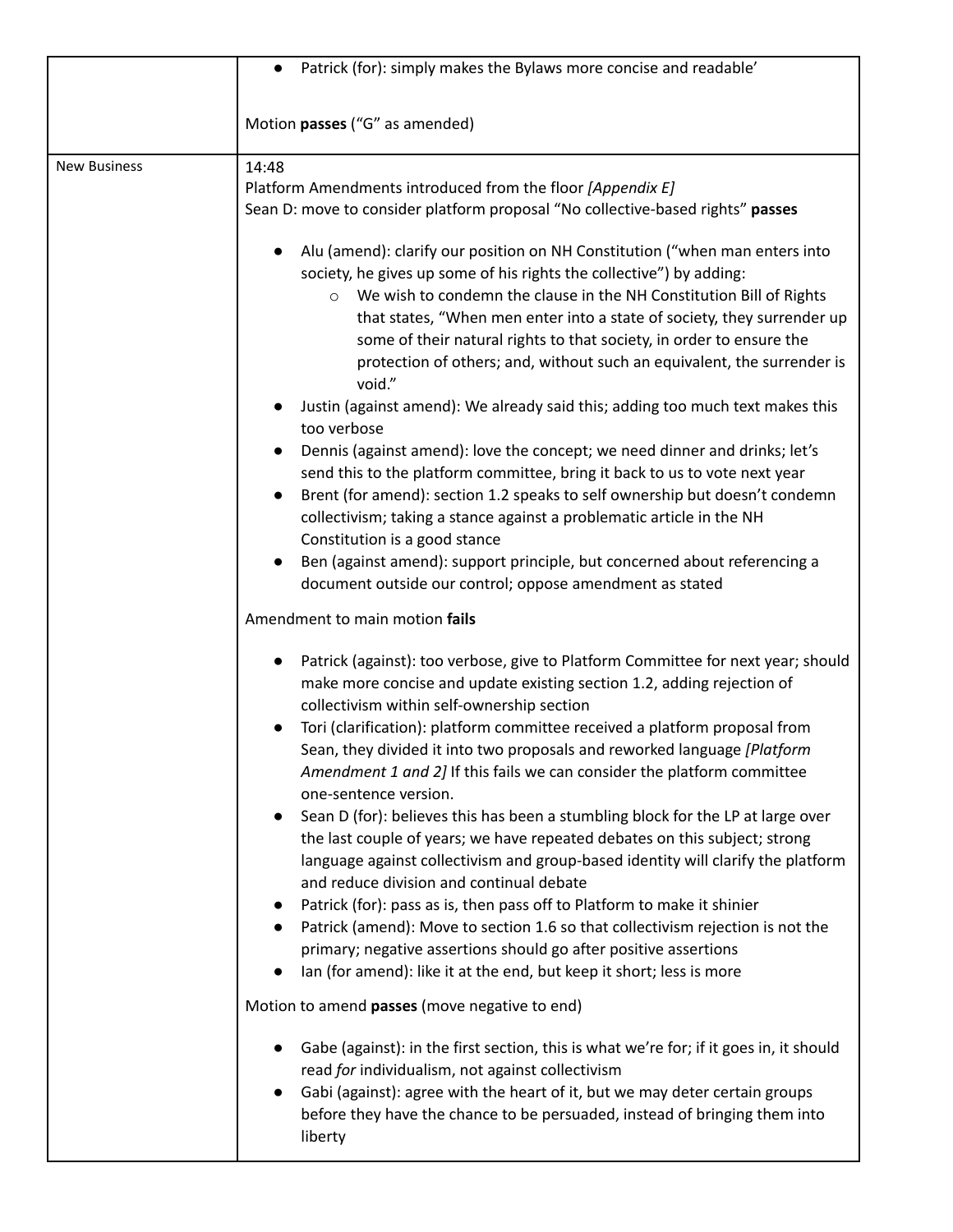| 33 for, 16 against                                                                                                                                                                                                                                                               |
|----------------------------------------------------------------------------------------------------------------------------------------------------------------------------------------------------------------------------------------------------------------------------------|
| Motion passes                                                                                                                                                                                                                                                                    |
| 15:12<br>Tori: Motion to consider Platform Proposal 2 ("Bigotry and Identitarianism") passes<br>Overly wordy<br>$\bullet$<br>Send to platform committee to try again next year<br>$\bullet$<br>Motion fails<br>15:33 motion to end new business; move to raffle<br>Motion passes |
| 15:52 Motion to adjourn                                                                                                                                                                                                                                                          |
| Motion passes                                                                                                                                                                                                                                                                    |
|                                                                                                                                                                                                                                                                                  |
|                                                                                                                                                                                                                                                                                  |
|                                                                                                                                                                                                                                                                                  |
|                                                                                                                                                                                                                                                                                  |
|                                                                                                                                                                                                                                                                                  |
|                                                                                                                                                                                                                                                                                  |
|                                                                                                                                                                                                                                                                                  |
|                                                                                                                                                                                                                                                                                  |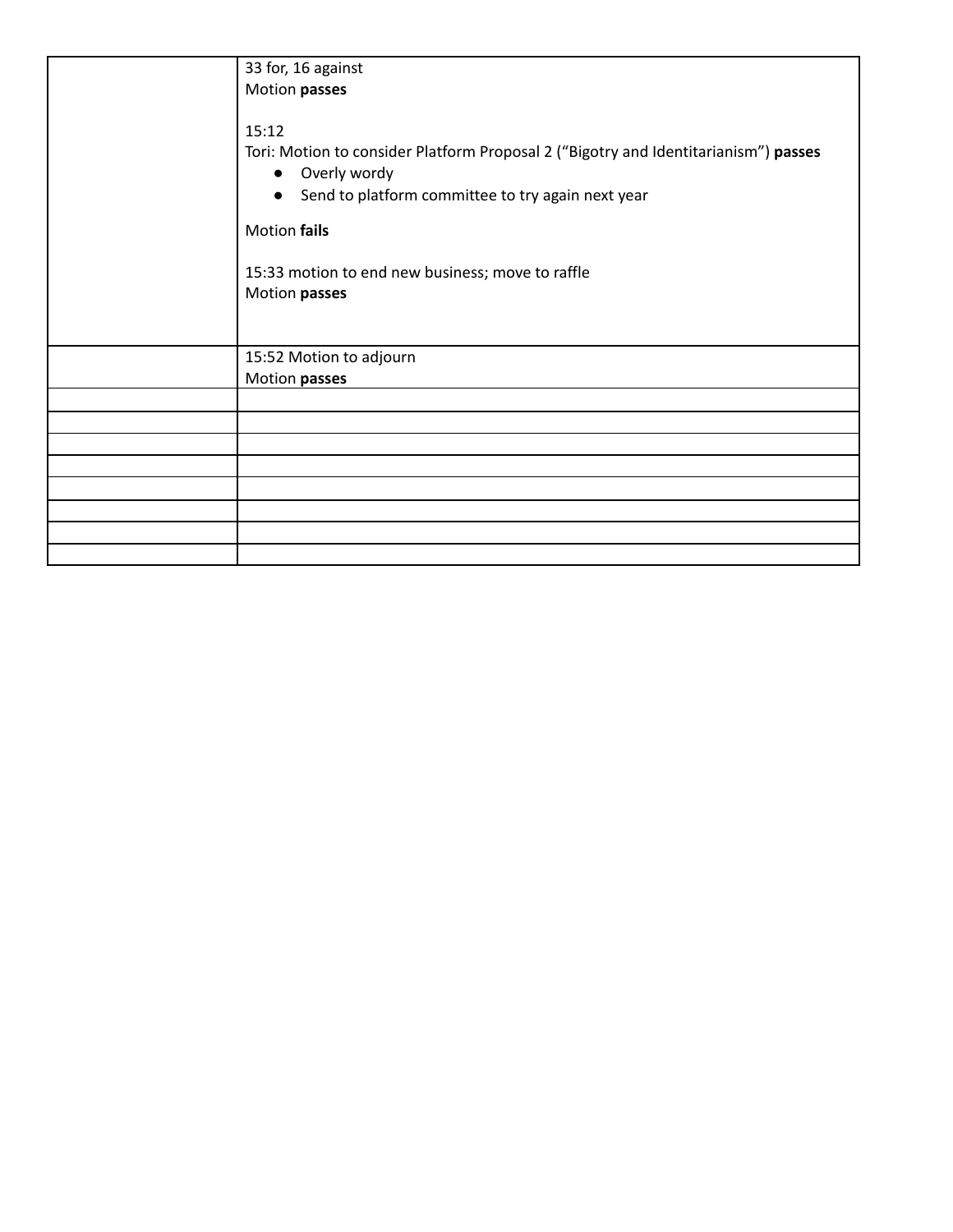# **Appendix A, Standing Committee Elections**

# Politics Committee

| Karlyn Borysenko; majority vote | Rich Tomasso; voted in              |
|---------------------------------|-------------------------------------|
| Robley Hall; voted in           | Seth Hall; voted in                 |
| Nick Hubbard; voted in          | Dennis Pratt; majority vote         |
| Conrad Nelson; voted in         | Ryan Hebert; voted in               |
| Kim Sawyer; voted in            | Elliot "Alu" Axelman; majority vote |
| Steve Persico; voted in         | Katie Guello; voted in              |
|                                 | Justin O'Donnell; majority vote     |
|                                 |                                     |

## Convention Committee

Deni O'Leary

Rosa Moura

Jess Pelletier

Ashleigh Nelson

# Bylaws Committee

Ryan Hebert

Tory Berger

Rich Tomasso

Alex Lemp

Mickey Mullin

Carol Pratt

# Platform Committee

Tori Berger Nolan Pelletier Ryan Hebert

Justin O'Donnell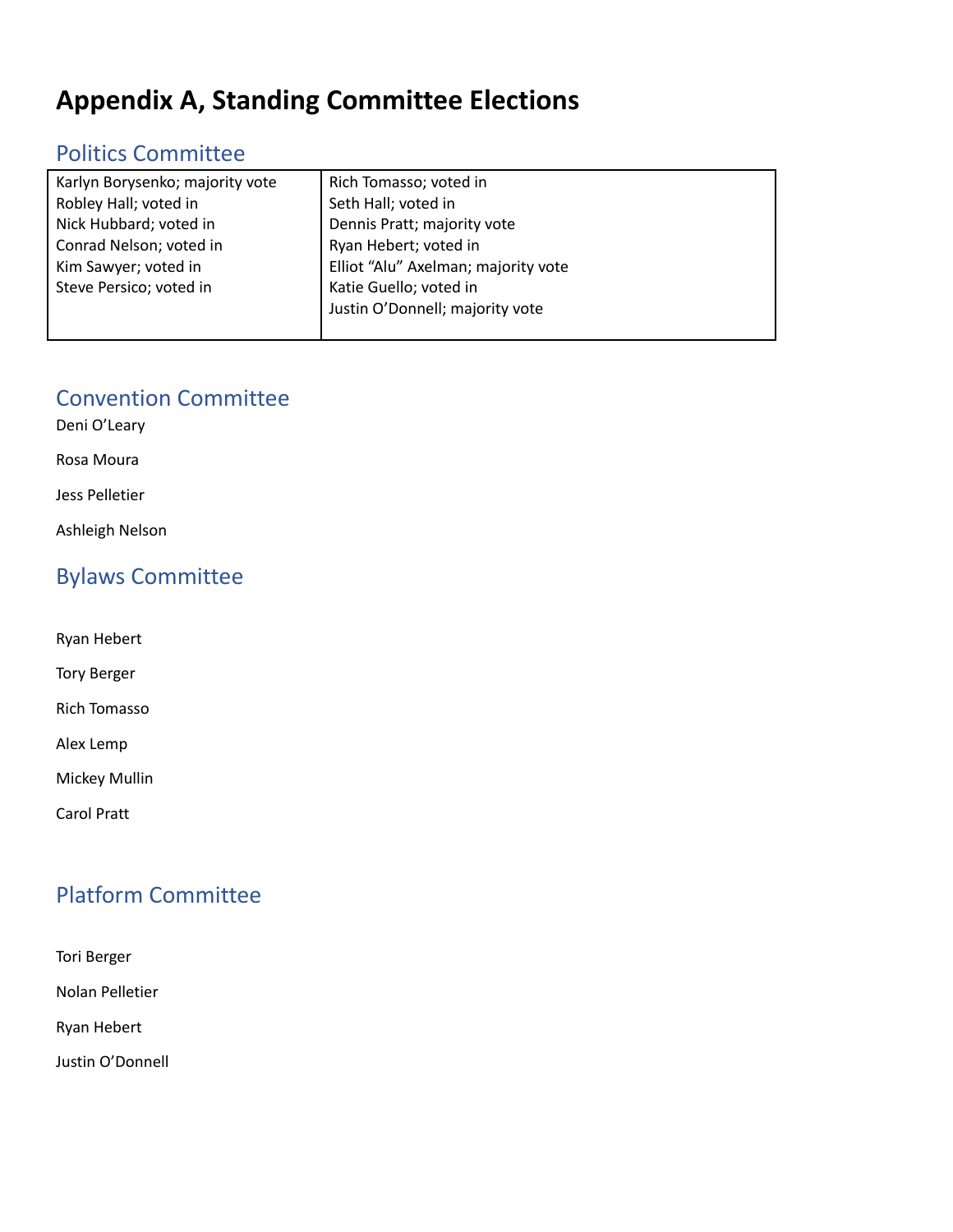# Membership & Outreach Committee

Jeremy Slottje Erik Sawyer Steve Villee Matt Smith Yancey Devoy Robley Hall Derek Proulx Devon Dukelow Mari Fontaine

## Judicial Committee

Ben Richards; majority vote Jeffrey Creem; voted in Conrad Nelson; voted in Robert Lombardo; voted in Zephan Wood; voted in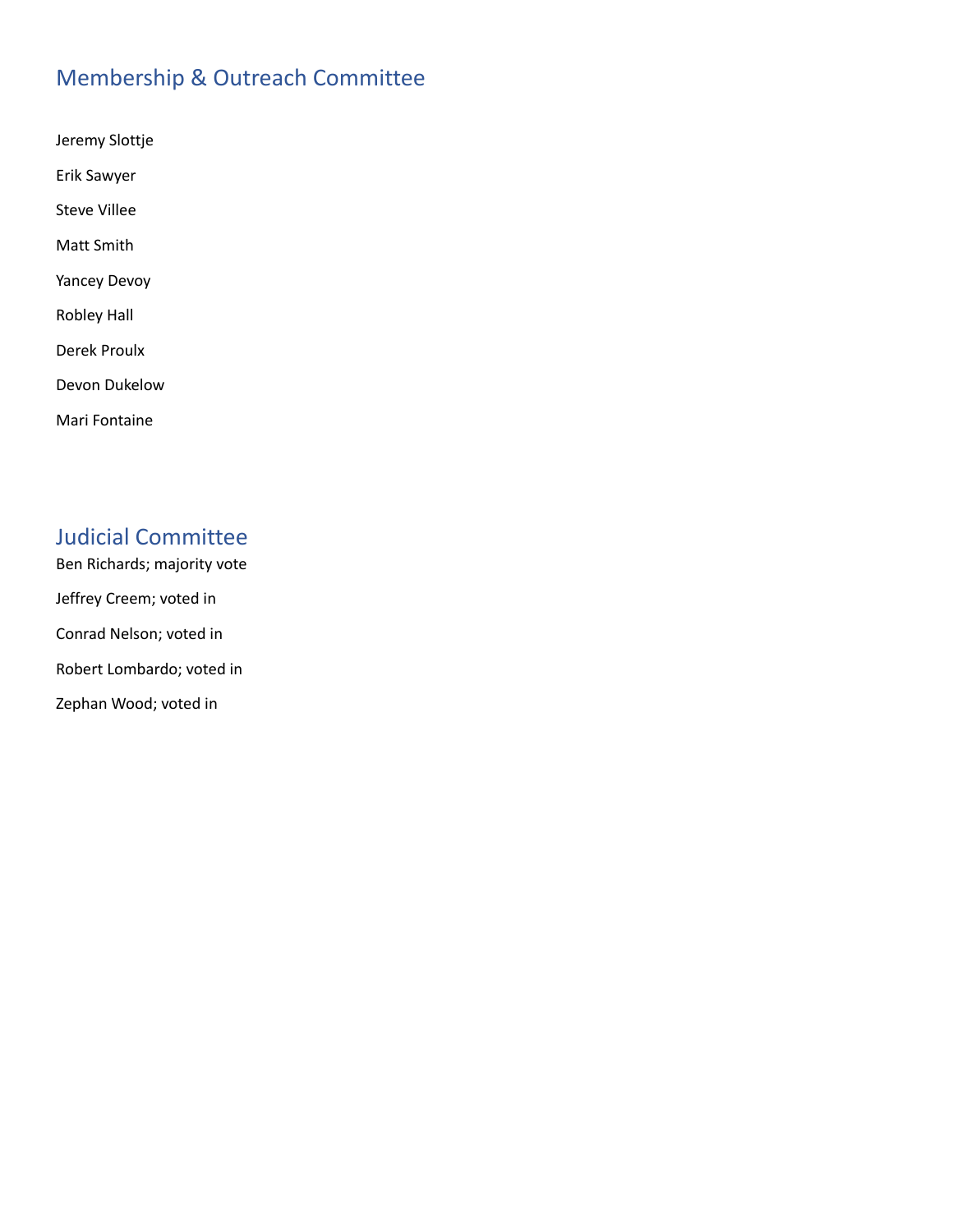# **Appendix B, National Delegate Nominations**

# National Delegate Nominations

| Nolan Pelletier     | Jess Pelletier                              |
|---------------------|---------------------------------------------|
| Erik Sawyer         | Rosa Moura                                  |
| Sean Brennen        | Justin O'Donnell                            |
| Derek Proulx        | Carol Pratt                                 |
| Dennis Pratt        | <b>Conrad Nelson</b>                        |
| <b>Ben Richards</b> | Ashleigh Nelson                             |
| <b>Steve Nass</b>   | Matt Fletcher (accepted as alternate only!) |
| Victoria Berger     | <b>Robley Hall</b>                          |
| Sean Dempsey        | Nicholas Sarwark                            |
| Deni O'Leary        | Valerie Sarwark                             |
| Karlyn Borysenko    | Zachary Dumont                              |
| Jeremy Kauffman     | George Carpenter                            |
| Ryan Hebert         | Robert Lombardo                             |
|                     | Rich Tomasso                                |
|                     |                                             |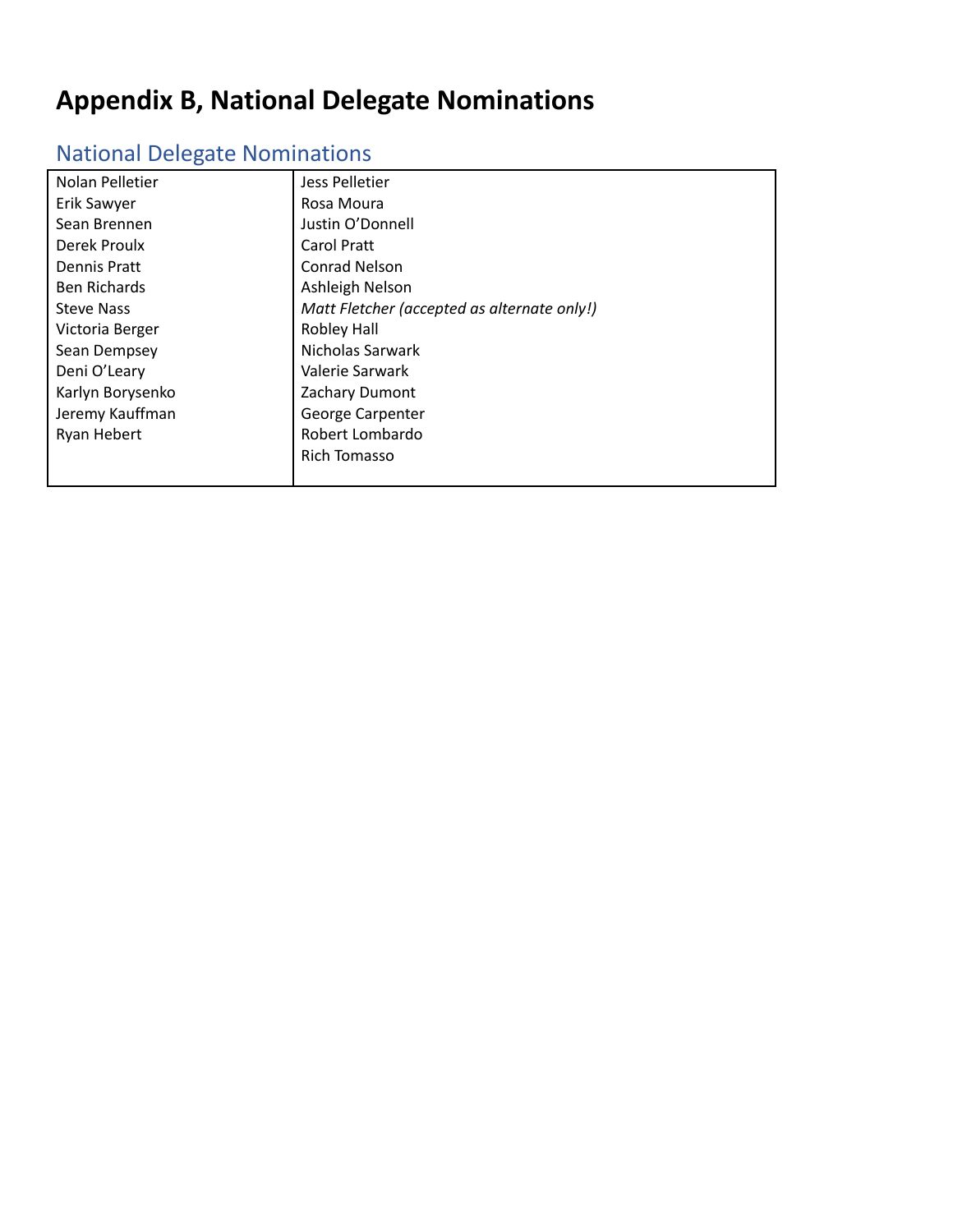#### Alternates

| Justin O'Donnell     | George Carpenter |
|----------------------|------------------|
| <b>Carol Pratt</b>   | Val Sarwark      |
| <b>Conrad Nelson</b> | Robert Lombardo  |
| Jess Pelletier       | Zach Dumont      |
| Rich Tomasso         | Robley Hall      |
| Rosa Moura           | Matt Fletcher    |
| Nick Sarwark         | Gabe Holdren     |
| Ash Nelson           |                  |
|                      |                  |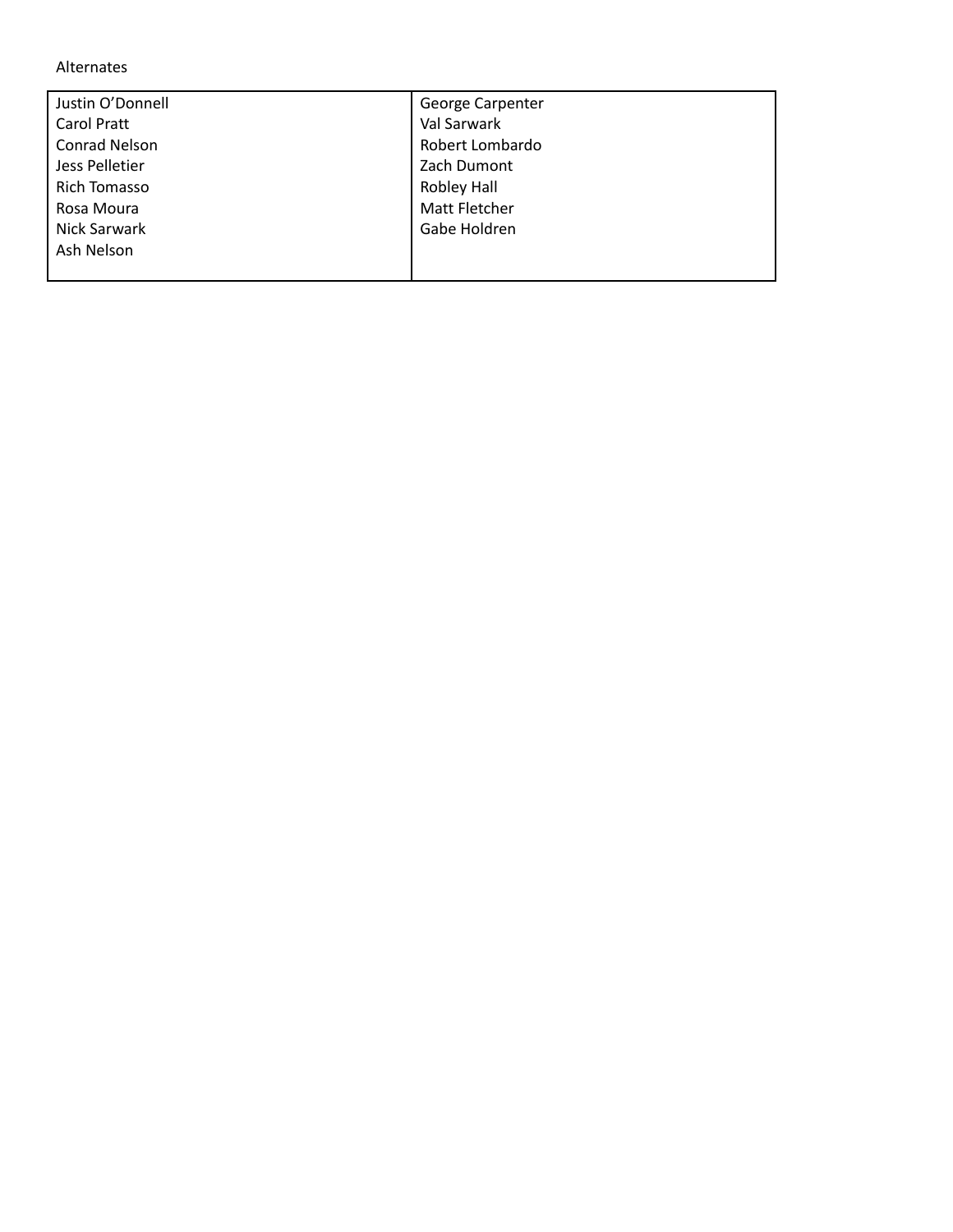# **Appendix C, National Delegate Nominations**

# Elected National Delegates

| <b>Name</b>         |
|---------------------|
| Dennis Pratt        |
| Nolan Pelletier     |
| Jeremy              |
| Kauffman            |
| Steve Nass          |
| Erik Sawyer         |
| Sean Brennan        |
| <b>Ben Richards</b> |
| Derek Proulx        |
| Karlyn              |
| Borysenko           |
| Tori Berger         |
|                     |
| Ryan Hebert         |
| Sean Dempsey        |

# Elected Alternates

| <b>Name</b>        |
|--------------------|
| Justin             |
| O'Donnell          |
| Jess Pelletier     |
| Carol Pratt        |
| Rosa Moura         |
| Matt Fletcher      |
| Conrad Nelson      |
| Ashleigh Nelson    |
| <b>Robley Hall</b> |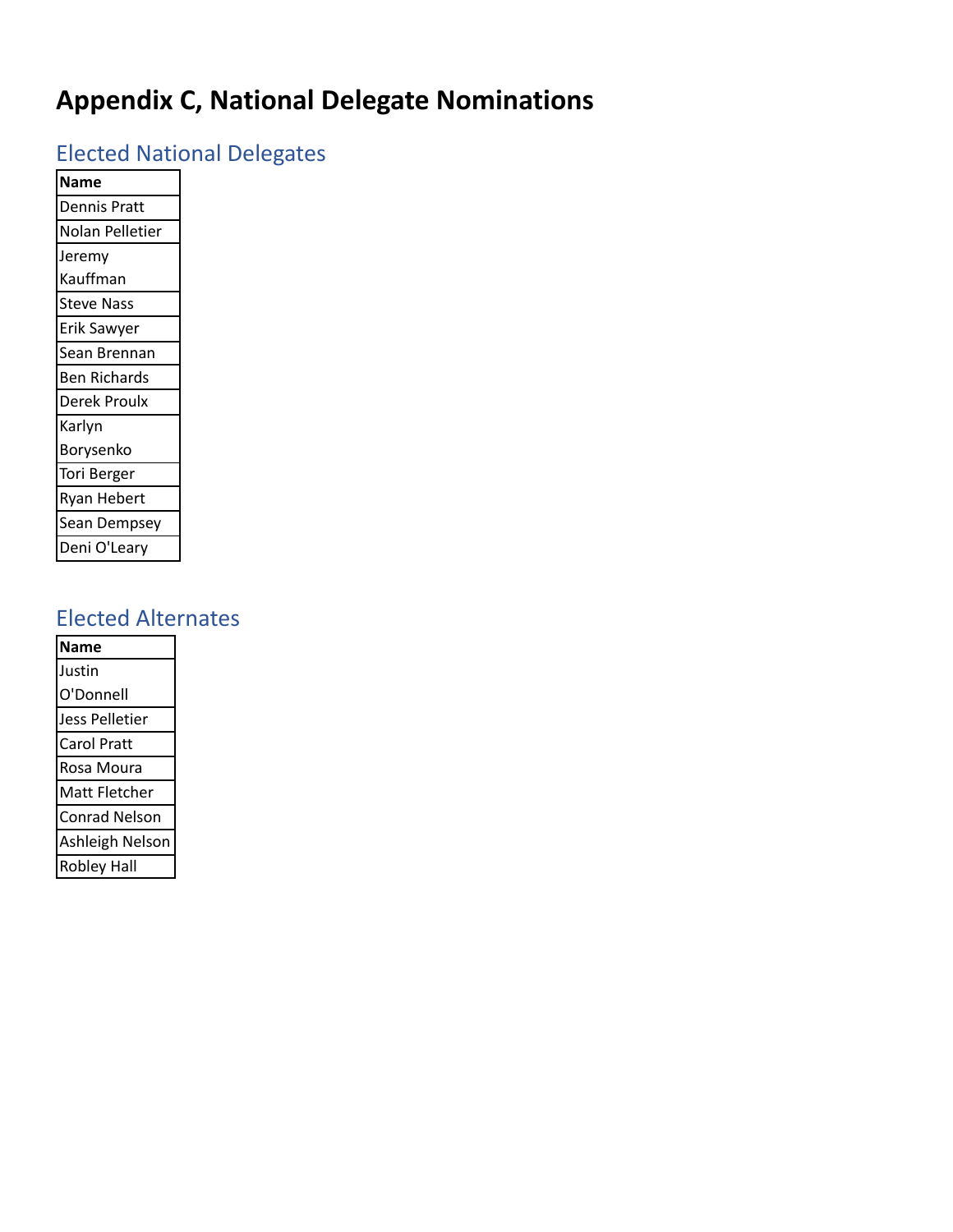# National Delegate Vote Totals

| <b>Name</b>         | total                   |
|---------------------|-------------------------|
| <b>Dennis Pratt</b> | 60                      |
| Nolan Pelletier     | 59                      |
| Jeremy              |                         |
| Kauffman            | 58                      |
| <b>Steve Nass</b>   | 58                      |
| <b>Erik Sawyer</b>  | 57                      |
| Sean Brennan        | 56                      |
| <b>Ben Richards</b> | 55                      |
| Derek Proulx        | 55                      |
| Karlyn              |                         |
| Borysenko           | 55                      |
| Tori Berger         | 55                      |
| <b>Ryan Hebert</b>  | 54                      |
| Sean Dempsey        | 54                      |
| Deni O'Leary        | 52                      |
| Justin O            | 10                      |
| Carol P             | 9                       |
| Conrad N            | 6                       |
| Jess P              | 6                       |
| Rich T              | 6                       |
| Rosa M              | 6                       |
| Nick S              | 5                       |
| Ash N               | $\overline{4}$          |
| George C            | 4                       |
| Val S               | $\overline{4}$          |
| Robert L            | $\overline{\mathbf{3}}$ |
| Zach D              | 3                       |
| <b>Robley H</b>     | $\overline{1}$          |

# Alternate Vote Totals

| <b>Name</b>           | total |
|-----------------------|-------|
| Justin                |       |
| O'Donnell             | 53    |
| <b>Jess Pelletier</b> | 51    |
| Carol Pratt           | 50    |
| Rosa Moura            | 50    |
| Matt Fletcher         | 48    |
| <b>Conrad Nelson</b>  |       |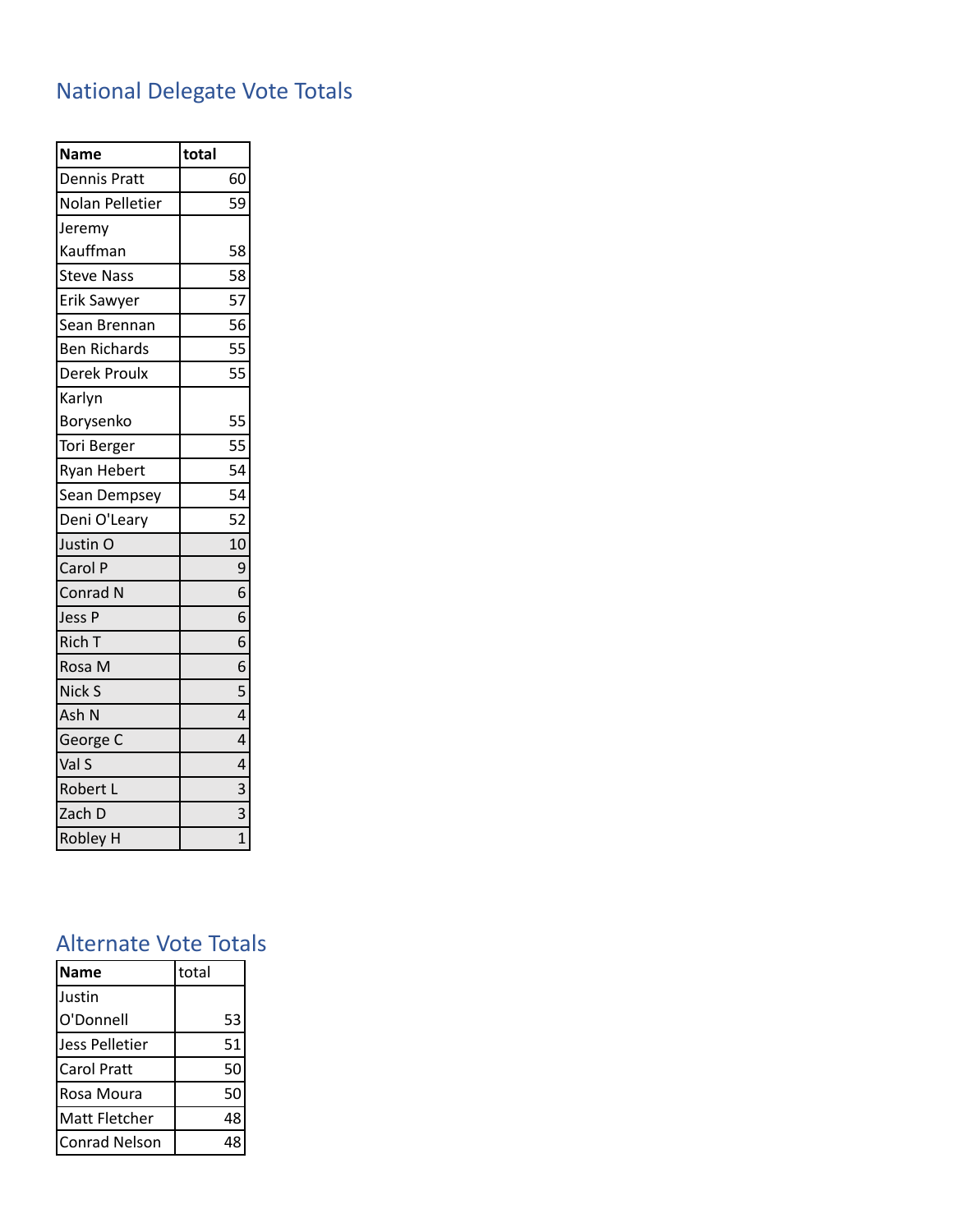| Ashleigh Nelson    | 47             |
|--------------------|----------------|
| <b>Robley Hall</b> | 47             |
| <b>Rich</b>        | 32             |
| Robert             | 28             |
| Gabe               | 21             |
| Val                | 6              |
| <b>Nick</b>        | 5              |
| George             | $\overline{a}$ |
| Zach               | 4              |
| Ryan               | $\mathbf{1}$   |
| Tori               | $\overline{1}$ |
| Alu                | $\overline{1}$ |
| Zephan             | $\overline{1}$ |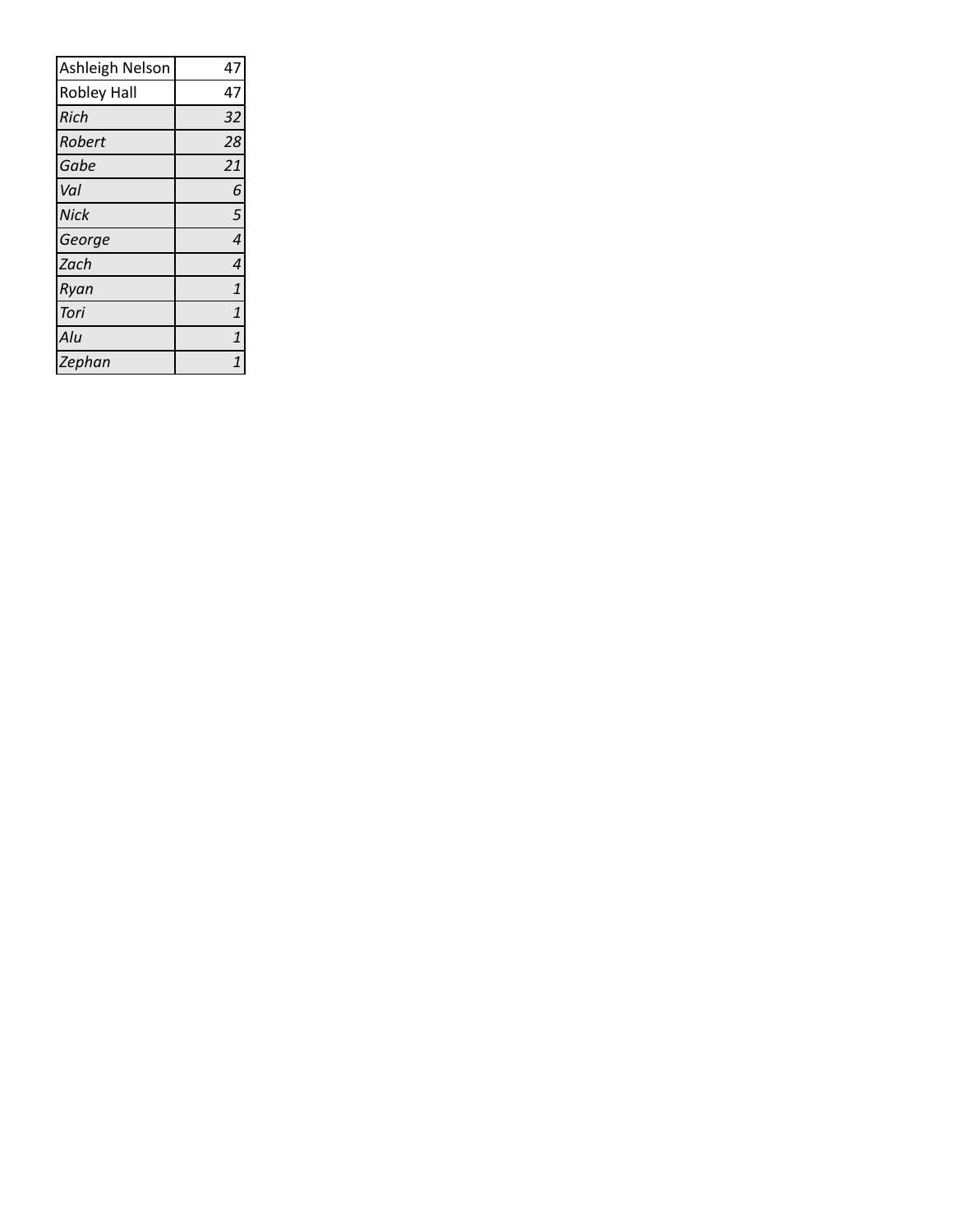# **Exhibit D, bylaw amendments introduced from the floor**

#### **Bylaw Proposal A – Policy Manual**

**Purpose:** To place policy manual language in a more sensible spot.

*Move Article V:C to VII:A:6*

*The net effect of this would be:*

V. Membership

[C. The Executive Committee shall maintain a Policy Manual. The manual shall include all rules that govern the Executive Committee not specified within the Bylaws or Rules of Order; The Party's standard operating Procedures; and any other information deemed necessary by the Executive Committee.]

VII. Executive Committee & Leadership Board

A. Executive Committee

**6. The Executive Committee shall maintain a Policy Manual. The manual shall** include all rules that govern the Executive Committee not specified within the Bylaws or Rules of Order; The Party's standard **operating Procedures; and any other information deemed necessary by the Executive Committee.**

#### **Bylaw Proposal B – Quorum rule**

**Purpose**: To ensure the quorum requirements don't make it impossible to hold a convention if the LPNH grows.

**Committee Vote**: 3-0-1

*Amend VIII NH Libertarian General Court, F, Conventions, Paragraph 9 to read:*

9. A quorum at any convention shall consist of 10% of all **Delegate-Eligible** members, or a majority of all of the delegates who have registered for that convention, whichever is greater.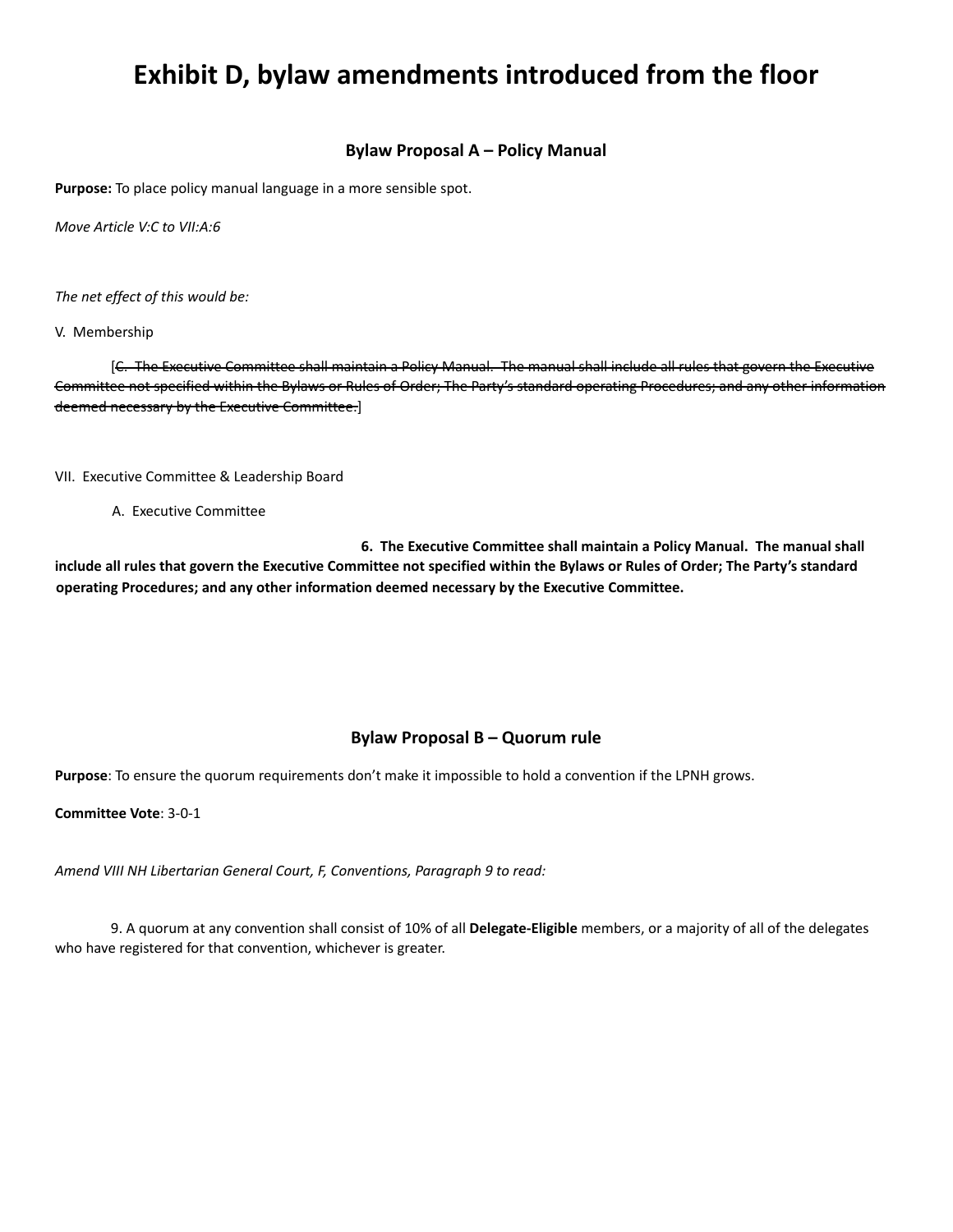## **Bylaw Proposal C – Adjournment**

**Purpose**: To require a higher bar to adjourn convention if business isn't finished.

**Committee Vote**: 4-0

*Amend VIII NH Libertarian General Court, F, Conventions, adding the following paragraph:*

11. A motion to adjourn any convention shall require a 2/3 vote if the business scheduled for the convention is **incomplete.**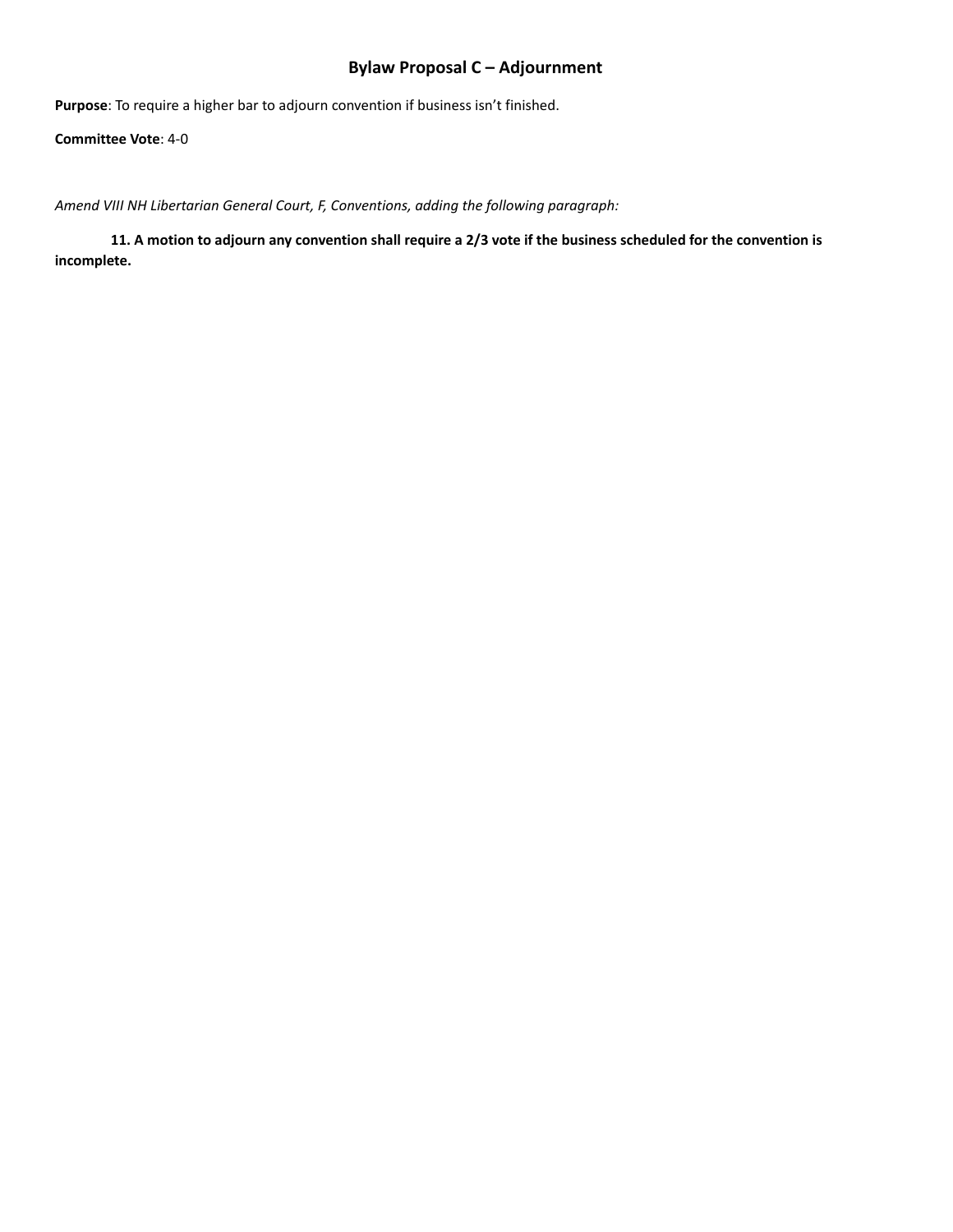## **Bylaw Proposal D - Communications Committee**

**Purpose**: To make the Communications Committee an official standing committee.

**Committee Vote**: 3-0-1

#### *Amend Article IX, adding these new articles:*

#### IX. Standing Committees

- A. The Standing Committees of the State Party shall be:
	- 1. The Membership & Outreach Committee
	- 2. Politics & Campaign Committee
	- 3. Judicial Committee
	- 4. Bylaws & Rules Committee
	- 5. Platform Committee
	- 6. Credentials Committee
	- 7. Convention Committee
	- 8. **Communications Committee**

#### **K. Communications Committee**

- 1. The purpose of the Communications Committee (referred to as "committee" in this section of this article) is **to execute the social media communications strategy defined by the Executive Committee.**
- **2. Membership**

**a. The member designated as the Communications Director of the State Party by the Executive Committee shall be the committee chair. The Executive Committee shall appoint the initial committee secretary.**

**3. The committee shall determine its own schedule for meetings, in consultation with the executive committee.**

### **Bylaws Proposal E – Consolidate Membership definitions**

**Purpose**: To consolidate membership definitions and committee eligibility requirements. This proposal allows the EC to define "young adult" and "sustaining" and other types of memberships by policy, rather than unnecessarily cluttering the bylaws.

#### **Prereq**: Policy Manual must be moved first

#### **Committee Vote:** 3-0-1

*Delete Article V (Membership), from B through the end of Article V, and replace with the following:*

#### B. Levels of Membership

- 1. Base Levels
	- a. A Member of the State Party shall be a person who has complied with Section A of this Article and notified the Secretary of their desire to become a Member of the State Party. b. Life Members of the State Party shall be all Members whose donations to the State Party have reached a specified level over a specified period of time, as published by the Executive Committee Policy Manual.
	- c. Dues-paying Members of the State Party shall be all Members who are current in their payment of annual membership dues, plus all Life Members.
- 2. The Executive Committee may create additional levels of membership in the Policy Manual, provided that each additional level of membership is a subset of one of the base levels of membership in Section V. B. 1.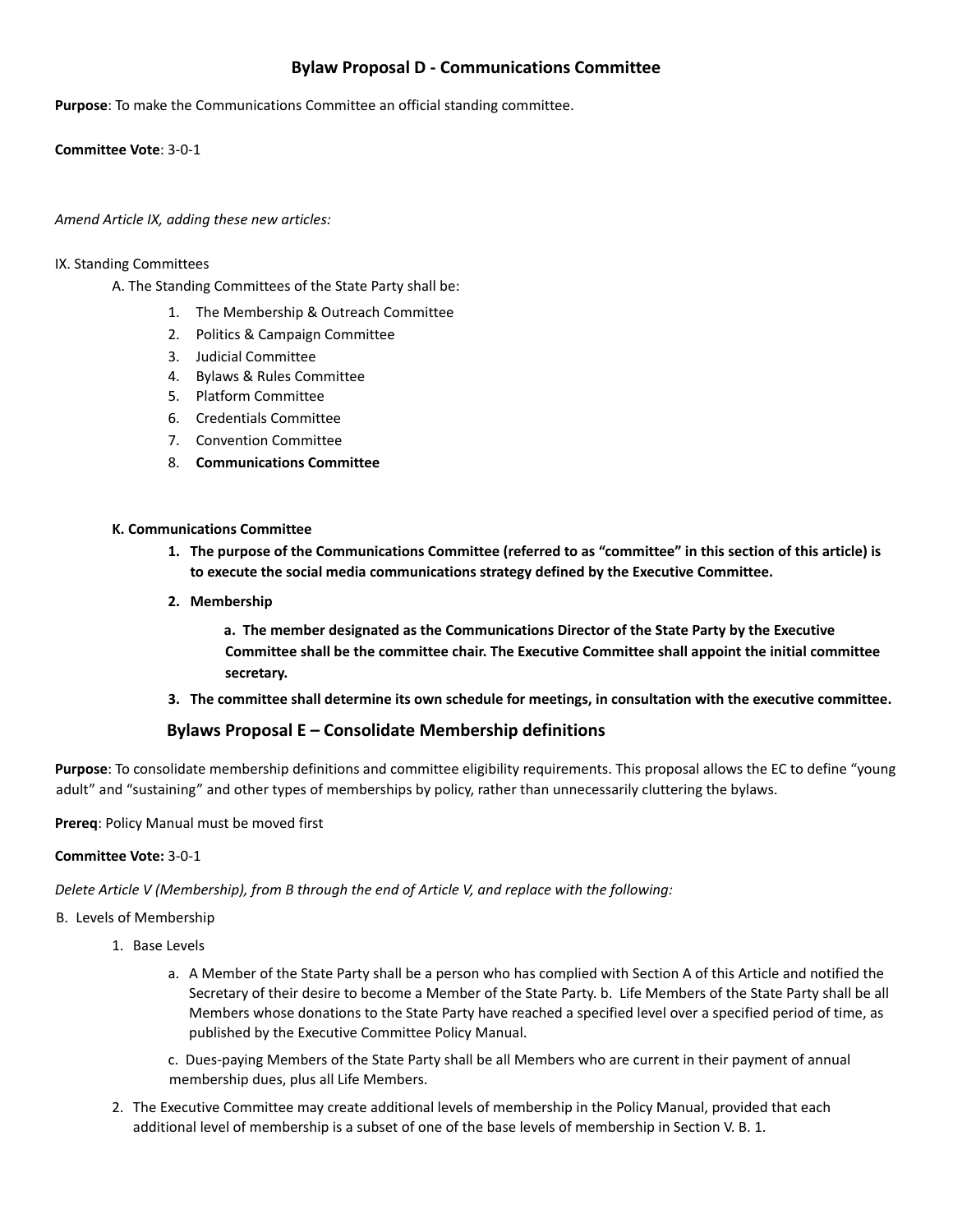- 3. The Executive Committee shall set dues, donation levels and dues frequency requirements for each level of membership in the Policy Manual.
	- a. Members who are domiciled in an area that contains a local affiliate shall have a portion of their dues transferred to that local affiliate. The portion of the dues and the frequency of payments to Affiliates shall be determined by the Executive Committee.
- 4. The Executive Committee shall set benefits of each membership level in the Policy Manual.

#### C. Eligibility

- 1. Delegate-Eligible Members of the State Party shall be all Dues-Paying members who have Dues-paying Members in good standing for at least the immediately preceding 35 days, and:
	- a. If registered to vote, and the Libertarian Party is a recognized option for affiliation, the member shall be registered as a Libertarian.
	- b. If registered to vote, and the Libertarian Party is not a recognized option for affiliation, the member shall not be registered as affiliated with any other political party. This provision shall not apply during the brief period in which an undeclared voter may temporarily change their party affiliation to vote in a partisan primary election on election day, provided they immediately switch their party affiliation back to undeclared.
	- c. Have been an inhabitant of New Hampshire for at least the preceding 35 days
- 2. Officer-Eligible Members of the State Party shall be all Delegate-Eligible members who have continually been a Dues-paying Member in good standing for at least the immediately preceding 180 days.

#### *Amend VI (Officers) as follows:*

#### VI. Officers

B. [A member of the State Party who is eligible to become an Officer of the State Party (hereinafter referred to as "Officer- Eligible Member") shall meet the following criteria] **Officers must meet the criteria for Officer-Eligible Member** at the time of [her] election or appointment and during [her] **their** entire time in office[:]**.**

> [1. Be a dues-paying member of the State Party who has been a dues-paying member in good standing for at least the immediately preceding 182 days; or be a lifetime member of the Libertarian Party of New Hampshire.

> [2. If registered to vote, and the Libertarian Party is a recognized option for affiliation, the member shall be registered as a Libertarian; and not be registered as affiliated with any other political party. This provision shall not apply during the brief period in which an undeclared voter may temporarily change her party affiliation to vote in a partisan primary election on election day, provided that she immediately switches her party affiliation back to undeclared.]

*Delete VIII (General Court), C (Delegate Eligible Members), and re-letter subsequent paragraphs:* VIII. New Hampshire

#### Libertarian General Court

C. A member of the State Party who is eligible to become a delegate to a convention (hereinafter referred to as "Delegate-Eligible Member") shall meet the following criteria:

> [1. Be a dues-paying member of the State Party who has been a dues-paying member of the State Party in good standing for at least the immediately preceding 35 days;

[2. Be a current inhabitant of New Hampshire and have been an inhabitant of New Hampshire for at least the immediately preceding 35 days;

[3. If registered to vote, and the Libertarian Party is a recognized option for affiliation, the member shall be registered as a Libertarian;

[4. If registered to vote, and the Libertarian Party is not a recognized option for affiliation, the member shall not be registered as affiliated with any other political party. This provision shall not apply during the brief period in which an undeclared voter may temporarily change her party affiliation to vote in a partisan primary election on election day, provided that she immediately switches her party affiliation back to undeclared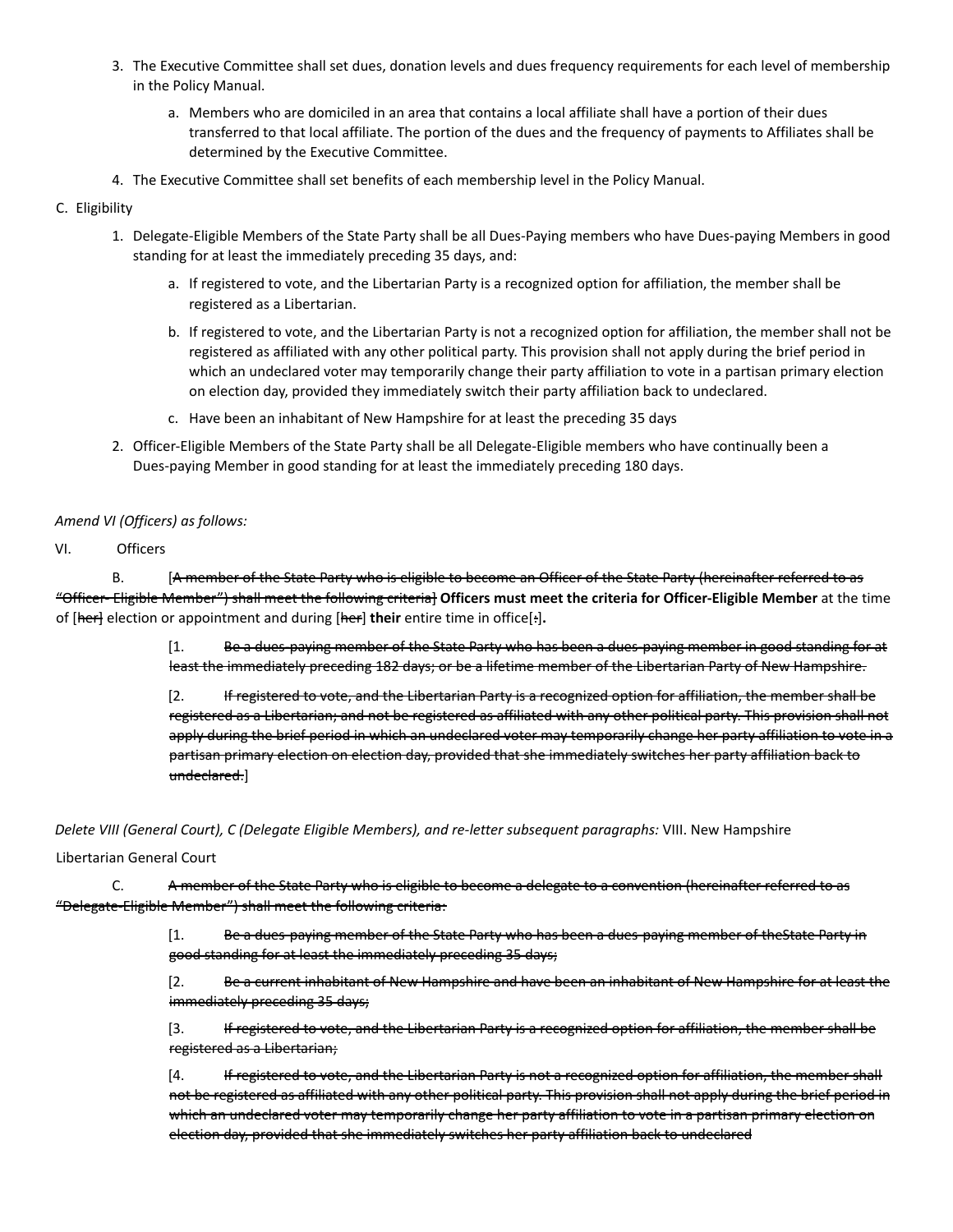#### [5. No fee shall be charged for a Delegate-Eligible Member to participate in the business session of a convention.]

#### *Amend Article VIII, E Conventions (Formerly VIII, F) to add:*

11. No fee shall be charged for a Delegate-Eligible Member to participate in the business session of a convention.

#### *Amend IX. D. Membership and Outreach Committee: 2. a:*

#### D. Membership & Outreach Committee

2. Membership

a) Members of the committee must be [a dues-paying member of the State Party who has been a dues-paying member] **officer-eligible members** of the State Party [in good standing for at least the immediately preceding 182 days].

#### **Bylaws Proposal F – Calendars**

**Purpose**: To clarify language and procedures for the Consent and Regular calendars, particularly for moving proposals between them. Move all process language concerning calendar items to this section.

#### **Committee Vote**: 4-0

*Amend bylaw XIV, Amendments:*

XIV. Amendments

A. Changes to bylaws and special rules of order by the General Court

#### **5. If a proposal passes, it shall take effect immediately, unless otherwise specified**

#### **in the proposal.**

D. Platform changes by the General Court

#### **5. Platform changes shall take effect at the close of the convention at which they**

#### **are adopted.**

E. **Regular and** Consent Calendar**s**

3. Upon written request of at least three delegates, the Chair may remove an item from the Consent Calendar **and place it at the top of the Regular Calendar**, prior to a vote on that item.

> **5.** The Chair shall read the title **and summary content** of each Consent Calendar item immediately before the delegates vote on the item. The delegates shall vote on the consent calendar item without debate **or amendment**.

**6.** [Delegates may reconsider Consent Calendar items that have been voted on if the

consent calendar fails to pass, only if two-thirds of the delegates vote to reconsider, and only if the vote is taken during New Business in the convention agenda. ] Delegates may reconsider any Consent Calendar item that fails to pass, placing it at the end of the Regular Calendar, only if an absolute majority of the delegates vote to reconsider. If the vote to reconsider is taken after the **Report has been completed, the item shall be reconsidered during New Business.**

**7.** Items on the Regular **or Consent** Calendar shall follow the procedures specified in these bylaws, and any related procedures specified in the convention rules, and special rules of order.]

**7. Proposals on the Regular Calendar shall have an initial period of debate during**

which no amendments to the proposal are permitted. After this period of debate has concluded, the General Court shall vote on the proposal. If the proposal fails, the proposal shall again come to the floor and shall be open to debate and amendment.

*Remove article VIII:F:7:b and renumber subsequent articles*

VIII. New Hampshire Libertarian General Court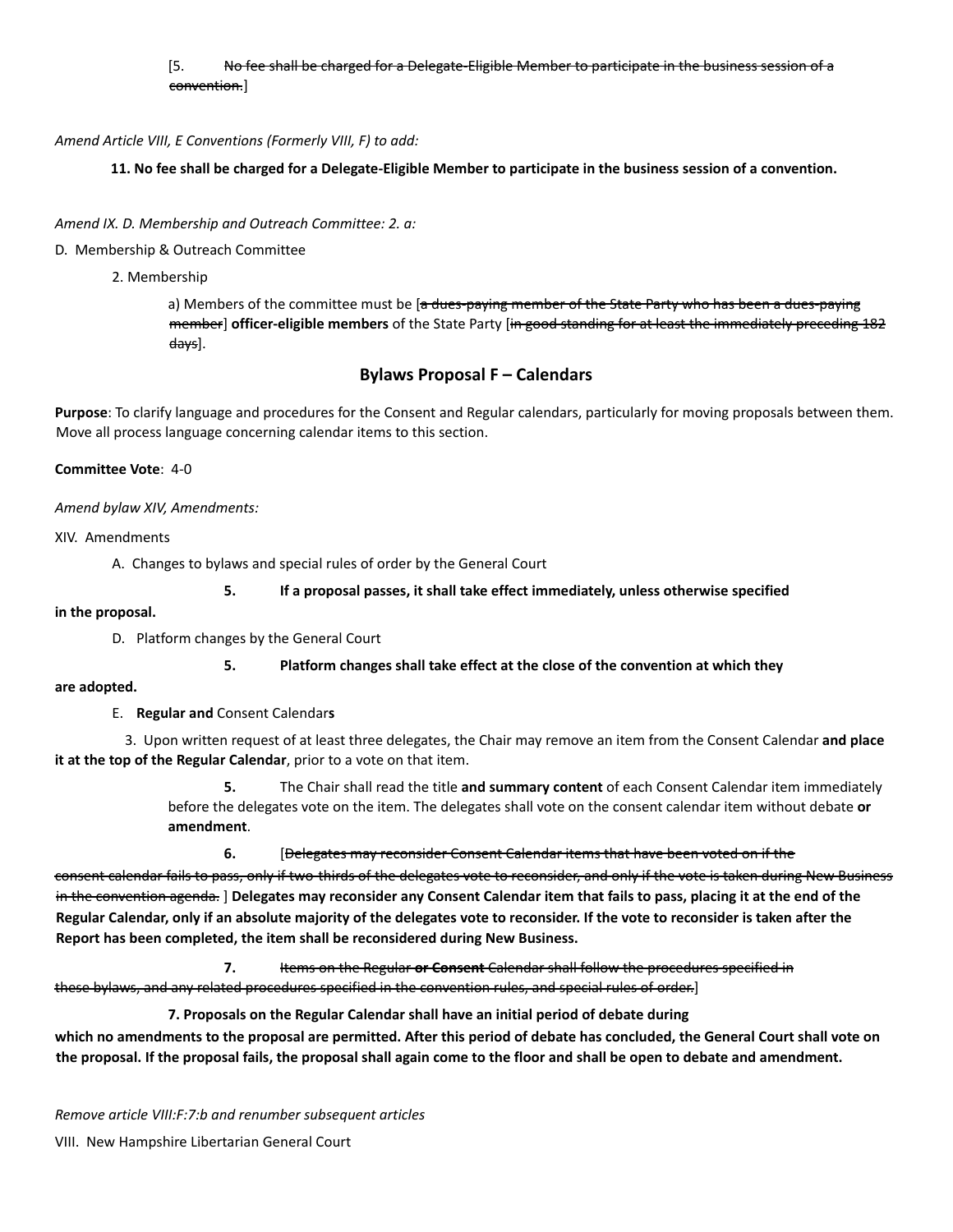#### F. Conventions

#### 7. Bylaws, Rules, and Platform Changes

[b. Any proposals by the Bylaws & Rules Committee and by the Platform Committee shall have an initial period of debate during which no amendments to the proposal are permitted. After this period of debate has concluded, the General Court shall vote on the proposal. If the proposal passes, it shall take effect immediately, unless otherwise specified in the proposal. If the proposal fails, the proposal shall again come to the floor and shall be open to debate and amendment.]

### **Bylaw Proposal G – Standing Committee language consolidation and updates**

**Purpose:** To place all the common structures and definitions together to avoid repetition in each committee section. Remove language that is redundant to other bylaws or with RONR. Also increases the requirement for Judicial Committee eligibility to three years, which was our prior rule.

#### **Committee vote**: 4-0

*Amend Article IX, Standing Committees:*

**C. General Provisions** *{ new section }*

- 1. All committee members must be delegate-eligible members of the State Party for the duration of their term.
- 2. The chair of each committee must be an officer-eligible member of the State Party for the duration of their term.
- **3. Each committee shall have a minimum of three members.**

4. Committee members shall be elected from a list of volunteers at a regular convention. Additional members may **be appointed by the Executive Committee.**

**5. Additional requirements for a specific committee may be specified in these bylaws.**

#### [C]**D**. Committee Operations

[1. All committee members must be members of the State Party, and meet the qualifications specified in Article VI, Section B, Part 2. Additional requirements for any specific committee may be specified in these bylaws and the rules of the State Party.]

- 3. The chair of each committee shall:
	- a. Preside over all committee meetings;
	- b. Serve as the representative of the committee on the Board if the committee is authorized to have a representative, unless she is [already on the Board as] a member of the Executive Committee]

[e. Perform any other duties specified by these bylaws, the rules of the State Party, the Executive Committee, the Board, or the General Court. ]

- 4. The secretary of each committee shall:
	- a. Send a draft copy of the meeting minutes to the Secretary of the State Party no later than four days after the conclusion of any committee meeting; ]

[f. Perform any other duties specified by these bylaws, the rules of the State Party, the Executive Committee, the Board, or the General Court.]

7. Vacancies

[a. The committee members shall select alternate members of the committee to temporarily carry out the tasks of the committee chair or committee secretary if either member is temporarily unavailable. If the committee chair is also a member of the Executive Committee, the committee shall select another member to represent the committee at all Board meetings. If a committee member serving as the committee chair or committee secretary is no longer able to continue performing those duties, the committee members shall promptly select another member of the committee to fill the vacancy. If the vacancy is not promptly filled by the members of the committee, the Executive Committee shall select a new committee chair or committee secretary as may be needed.]

b. Members who choose to voluntarily resign from the committee should notify the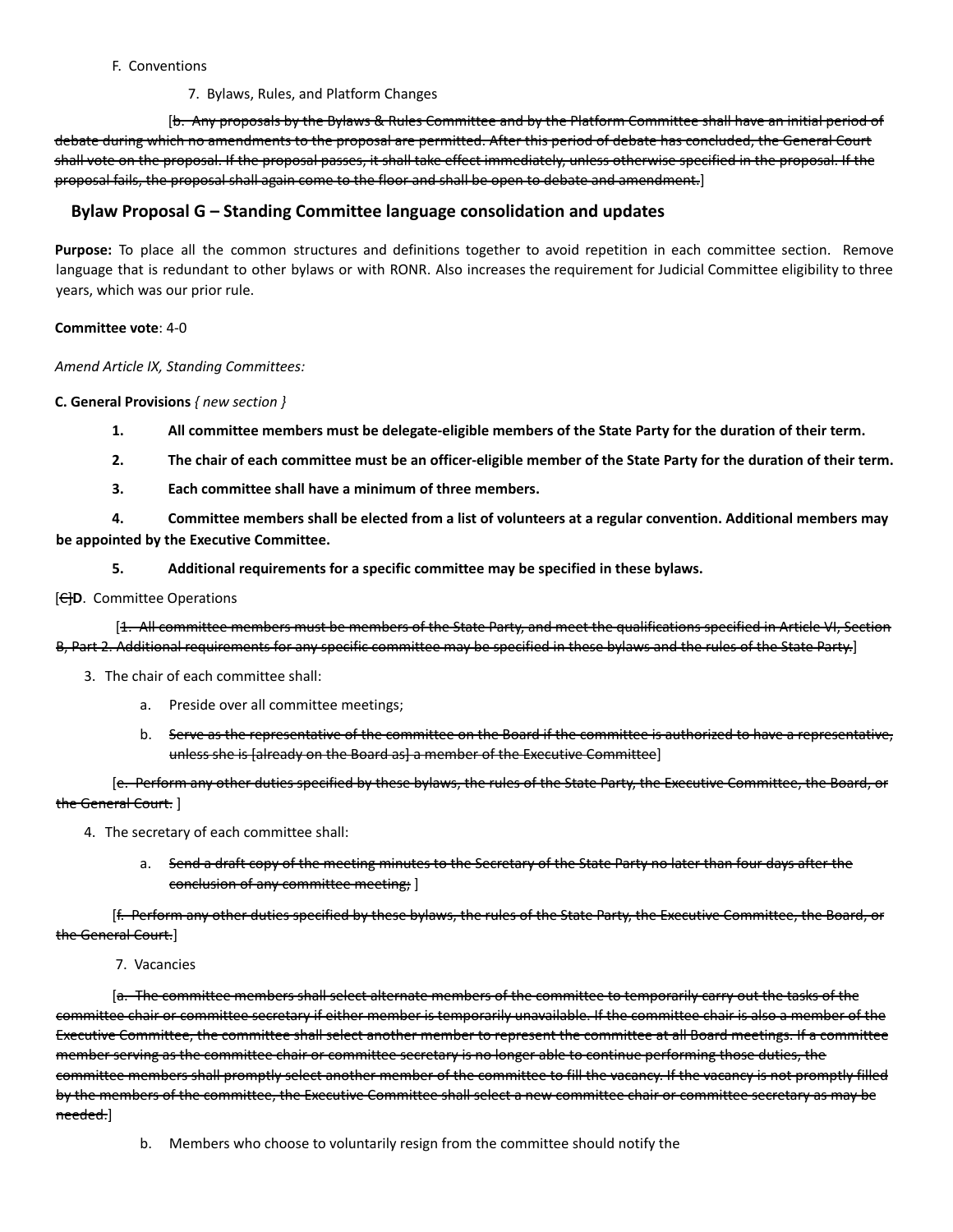#### secretary of the committee.

c. A member of a committee shall be deemed to have resigned if the member:

1. Fails to attend two out of three consecutive meetings and does not provide an adequate explanation for the member's absence to the chair of the committee; or

2. Fails to attend three out of five consecutive meetings[<del>; or</del>] [3. Is no longer eligible

to serve on the committee.]

## [- For the purpose of this section, "meeting" shall include electronic ballots as well as meetings held [in person or] via electronic methods of communication.]

8. Representation on the Board

a. For any committee that is required to provide a representative to the Board, the Chair of that committee shall serve as the representative for the committee on the Board. If the Chair of the committee is [already a member of the Board by virtue of being] on the Executive Committee, the committee shall select another committee member to serve as representative to the Board.

10. A Standing Committee may may meet entirely in person, or with some or all of the members utilizing electronic methods of communication to attend. Meetings shall conform to the procedures and rules specified in the rules of the State Party **and, if applicable, as directed by the Executive Committee.**

D. Membership & Outreach Committee

- 2. [Membership
	- a. Member of the committee must be a dues-paying member of the State Party who has been a dues-paying member of the State Party in good standing for at least the immediately preceding 182 days.
	- b. The committee shall consist of a minimum of three and a maximum of sixteen members. Committee members shall be elected, upon motion and majority vote as a slate via acclamation, from a list of volunteers at a regular convention. Additional members may be appointed by the Executive Committee.

c.] The member [designated] **appointed** as the Membership Director of the State Party by the Executive Committee shall be the committee chair. The Executive Committee shall appoint the initial committee secretary.

- E. Politics & Campaign Committee
	- 2. [Membership
		- a. Members of the committee must be dues-paying members of the State Party.
		- b. The committee shall consist of a minimum of three and a maximum of sixteen members. Committee members shall be elected, upon motion and majority vote as a slate via acclamation, from a list of volunteers at a regular convention. Additional members may be appointed by the Executive Committee.
		- c. ] The [individual designated] **member appointed** as the Political Director of the State Party by the Executive Committee shall be the committee chair. The Executive Committee shall appoint the initial committee secretary.
- F. Judicial Committee

3. A member of the State Party who is eligible to become a member of the Judicial Committee (hereinafter referred to as "Judicial-Eligible Member") shall meet the following criteria [at the time of her election or appointment and during her entire time in office]:

[a. Be a dues-paying member of the State Party who has been a dues-paying member of the State Party in good standing for at least the immediately preceding 91 days;]

- b. Has been a dues-paying member of the State Party in good standing for at least [one year] **three years**;
- c. Be a current inhabitant of the state of New Hampshire and have been an inhabitant of the state of New Hampshire for at least the immediately preceding [94] 365 days;
- f. A member of the Judicial Committee shall not be a member of the Executive Committee **or the Board**.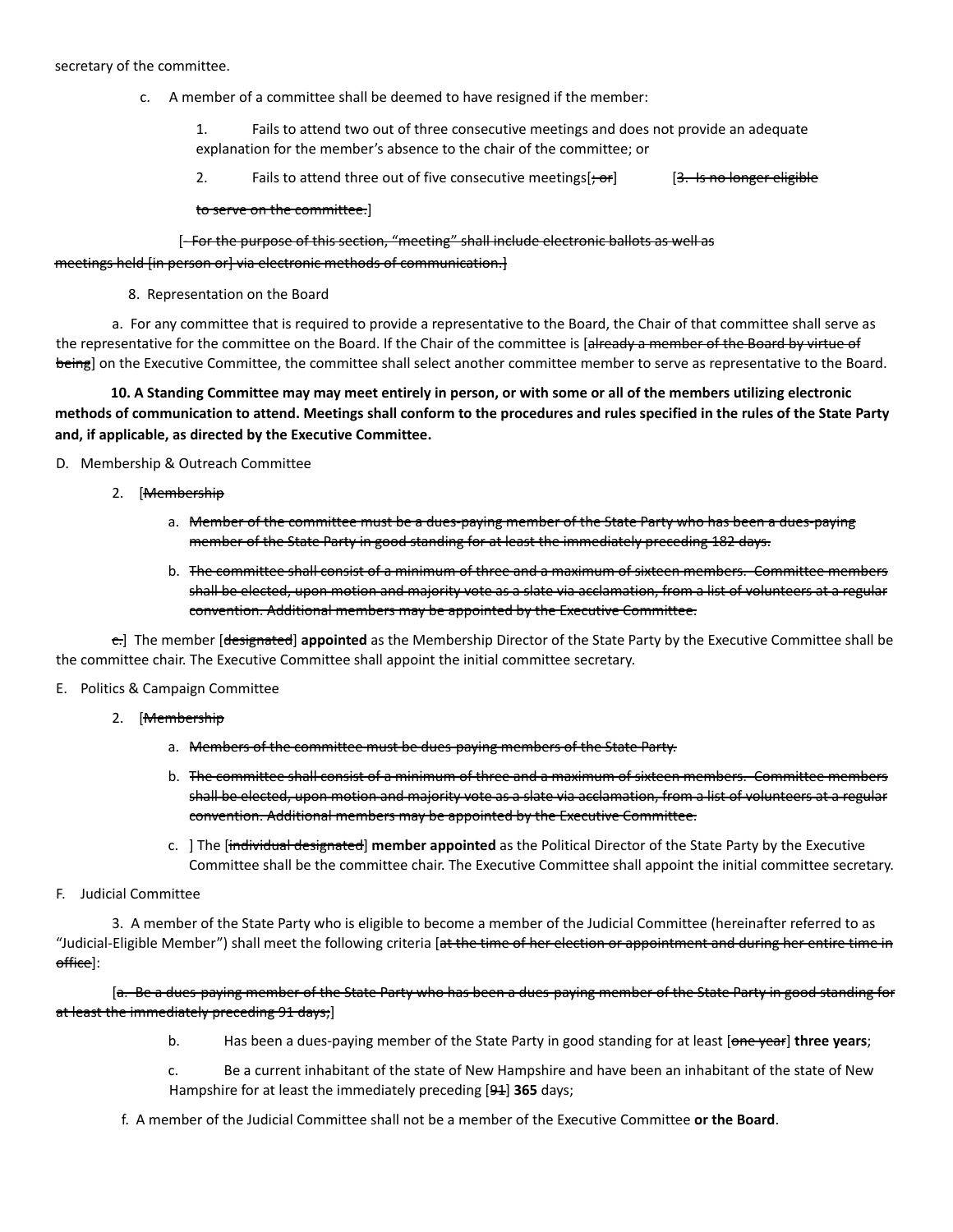4. The committee shall meet as is needed to carry out its duties, as called for by the chair of the committee [or]**,** by the Executive Committee, **or the Board**.

#### G. Bylaws & Rules Committee

- 2. <del>Membership</del>
	- a. Members of the committee must be Delegate-Eligible Members of the State Party.
	- b. The committee shall consist of a minimum of five and a maximum of sixteen members. Committee members shall be elected, upon motion and majority vote as a slate via acclamation, from a list of volunteers at a regular convention. Additional members may be appointed by the Executive Committee.]

#### 4. Meetings

- c. The committee may meet entirely in person, or with some or all of the members utilizing electronic methods of communication to attend. Meetings shall conform to the procedures and rules specified in the rules of the State Party and, if applicable, as directed by the Executive Committee.]
- 5. Reports

**h. The committee shall prepare a draft report for the Executive Committee no**

later than 120 days before the first day of the annual convention of any proposals currently being considered. If there are proposals under consideration at this time, the committee may conduct a survey of party members to solicit their views on the proposals. If such a survey is conducted, the results of the survey shall be included in the final report to the annual convention. H. Platform Committee

- [2. Membership
- a. Members of the committee must be Delegate-Eligible Members of the State Party.
- b. The committee shall consist of a minimum of five and a maximum of sixteen members.
- ...]
- 4. Meetings

[c. The committee may meet entirely in person, or with some or all of the members utilizing electronic methods of communication to attend. Meetings shall conform to the procedures and rules specified in the rules of the State Party and, if applicable, as directed by the Executive Committee.]

5. Reports

**e. The committee shall prepare a draft report for the Executive Committee no**

later than 120 days before the first day of the annual convention of any proposals currently being considered. If there are proposals under consideration at this time, the committee may conduct a survey of party members to solicit their views on the proposals. If such a survey is conducted, the results of the survey shall be included in the final report to the annual convention. I. Credentials Committee

#### 2. Membership

[a]**2**. The members of the committee shall be:

- a. The Membership Director, who shall be the chair of the committee;
- b. The Secretary of the State Party, who shall be the secretary of the committee;

c. At least one member and not more than five members of the State Party who are not members of the Executive Committee.

d. The members of the committee, excluding the Membership Director and Secretary, shall be appointed by the Executive Committee no later than 35 days prior to the first day of a convention.

#### 3. The committee shall **verify which members of the State Party are qualified as**:

#### a. Verify which members of the State Party are qualified as:

4. Meetings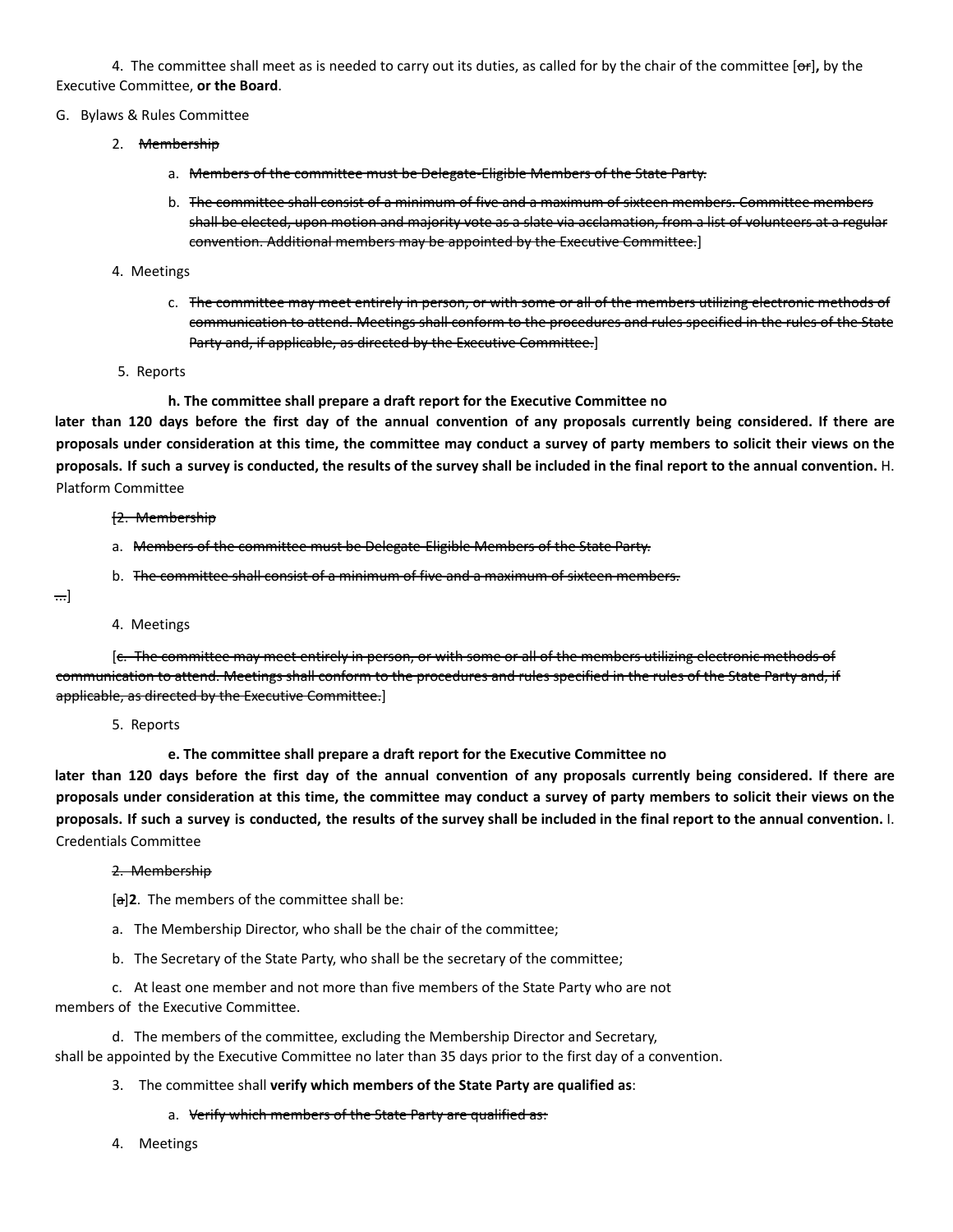[d. Meetings may be conducted via electronic methods of communication.]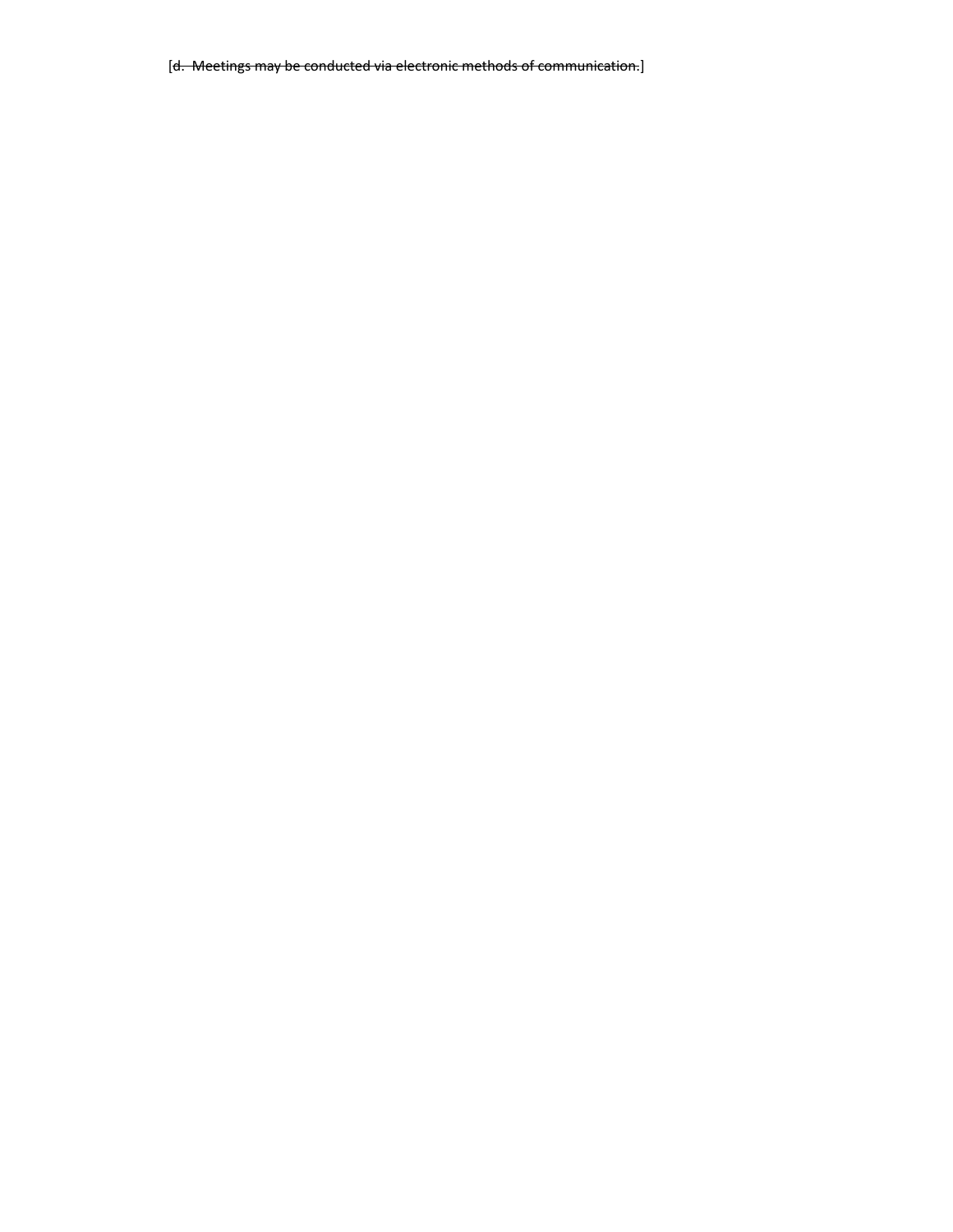## **Bylaws Proposal H – Update eligibility requirements around membership**

**Purpose**: This change removes the requirement for delegates to be registered with the state as libertarians, but keeps it for officers and the JC. It also increases the requirement for Chair of the EC to ensure they've participated in the party for at least a year.

**Prereq**: Membership Definitions & Eligibility Consolidation must pass first.

**Effective**: The reduced eligibility requirements shall take effect immediately. The increased requirement for Chair (V:C:3) shall take effect *after* this convention is adjourned.

#### **Committee Vote**: 3-0

#### *Amend Article V:*

C. Eligibility

- 1. Delegate-Eligible Members of the State Party shall be all Dues-Paying members who have beenDues-paying Members in good standing for at least the immediately preceding 35 days, and:
	- a. If registered to vote, and the Libertarian Party is a recognized option for affiliation, the member shall be registered as a Libertarian.
	- b. If registered to vote, and the Libertarian Party is not a recognized option for affiliation, the member shall not be registered as affiliated with any other political party. This provision shall not apply during the brief period in which an undeclared voter may temporarily change their party affiliation to vote in a partisan primary election on election day, provided they immediately switch their party affiliation back to undeclared.

c. who H**h**ave been an inhabitant of New Hampshire for at least the preceding 35 days**.**

2. Officer-Eligible Members of the State Party shall be all Delegate-Eligible members who have continually been a Dues-paying Member in good standing for at least the immediately preceding 182 days.**, and:**

- <del>a. I</del>f registered to vote, and the Libertarian Party is a recognized option for affiliation, the member shall be **registered as a Libertarian.**
- b. If registered to vote, and the Libertarian Party is not a recognized option for affiliation, the member shall not be registered as affiliated with any other political party. This provision shall not apply during the brief period **in which an undeclared voter may temporarily change their party affiliation to vote in a partisan primary election on election day, provided they immediately switch their party affiliation back to undeclared.**
- e. If the individual has been a dues-paying member for more than one year, a lapse of less than 30 days of **dues-paying membership status during the prior 365 days shall not disqualify officer-eligible membership status unless such a lapse occurred within the prior 90 days.**
- 3. State Chair-Eligible Members of the State Party shall be all Officer-Eligible Members who have served not less **than one term on a standing committee or on the Executive Committee of the State Party.**

### *Amend Article VI, Officers, B:*

VI. Officers

B. Officers must meet the criteria for Officer-Eligible Member at the time of her election or appointment and during her entire time in office. **The Chair must meet the criteria for State Chair-Eligible Member at the time of their election.**

### **Bylaw Proposal J – Eliminate the Leadership Board**

**Purpose**: To remove the leadership board from the bylaws.

**Prereq**: This amendment relies on several other proposals to pass first. There is another proposal to restructure the leadership board – the delegates have an either-or choice between restructuring or eliminating the board.

#### **Committee Vote:** 3-0-1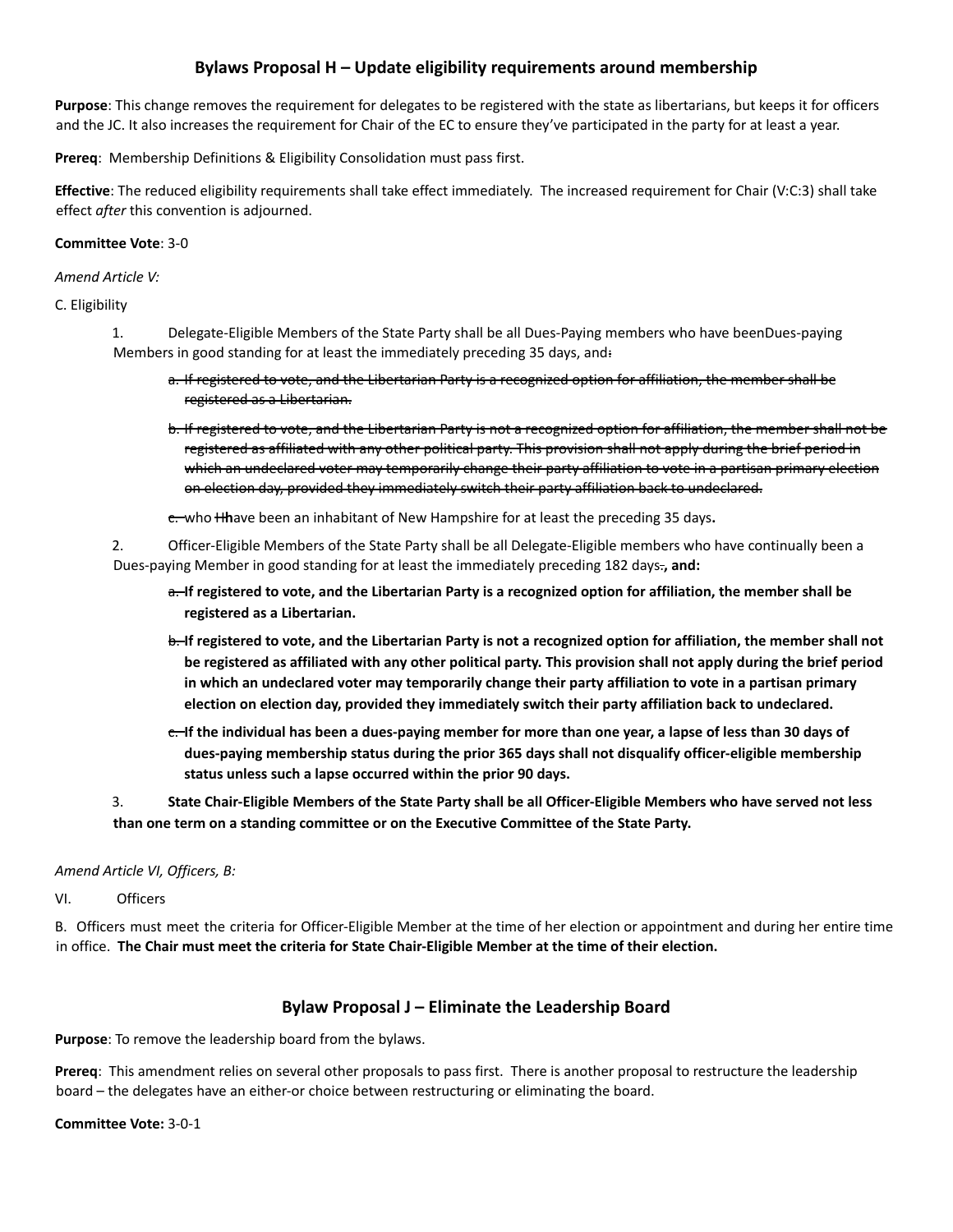#### *Amend IV:A Structure & Definitions:*

A. The primary governing power of the State Party shall be vested in the Executive

Committee, [the Leadership board (hereinafter referred to as the "Board"),] and the New Hampshire Libertarian General Court (hereinafter referred to as the "General Court") shall have the powers specified by these bylaws and any special rules of order adopted by the State Party.

#### *Amend VI Officers:*

A. The Officers of the State Party shall be a Chair, a Vice Chair, a Secretary, a Treasurer, and an Officer at-Large. All officers shall be voting members of Executive Committee [and voting members of the Board].

F. Chair

1. The Chair shall be the chief executive officer of the State Party, holding the powers of administration pertaining to the ordinary business affairs of the State Party and such other powers as may be delegated by the [Board or] General Court. The Chair shall serve as presiding officer for meetings of the Executive Committee[, the Board, and the General Court.

3. The Chair shall be responsible for ensuring the completion of any tasks assigned to the Executive Committee by [the Board,] the General Court, or the Libertarian National Committee.

#### I. Treasurer

1. The Treasurer shall be responsible for maintaining accurate records of all income and expenses associated with the operation of the State Party and shall present a summary of all income and expenses incurred at the regular meetings of the Executive Committee[, the Board,] and the General Court. The income and expense summary may be limited to activity since the last regular meeting of the body for which the report is being presented.

2. The Treasurer shall, if necessary, provide assistance to members of the Board and officers of affiliate

organizations regarding budgeting and financial matters. K.

1. All officers of the party shall have any additional duties and powers specified by the Board, the General Court, these bylaws, and the rules of the State Party.

2. No Officer [or member of the Board] shall receive compensation for services as an Officer [or Board Member] but may be reimbursed for any reasonable expenses.

3. Whenever an Officer has a personal or financial interest in any matter coming before the Executive Committee[-or the Board], the affected person shall

#### M. Vacancies

4. The Executive Committee shall, within 24 hours, inform the Board of any vacancy. 5. The Board shall fill vacancies of the Executive Committee, either via electronic methods of communication or in person, and as quickly as is reasonably possible. If the Chair position is vacant, the Board may choose to appoint a new Chair or may appoint the Vice Chair to be the new Chair and then appoint a new Vice Chair. If, however, the vacancy occurs not more than two weeks prior to a scheduled convention, the Board shall not fill the position, and at the convention, the General Court shall hold an election for that position.

O. Officers shall have all powers delegated to them by these bylaws and any special rules of order adopted by the State Party. Officers shall have whatever additional duties are specified by these bylaws, any special rules of order adopted by the State Party, and at the direction of the Board or the General Court.

#### *Delete VII:B (Leadership Board) section entirely*

*Amend VII Executive Committee & Leadership Board:*

#### VII. Executive Committee<sup>[-& Leadership Board]</sup>

- A. Executive Committee
	- 1. The purpose of the Executive Committee (referred to as "committee" in this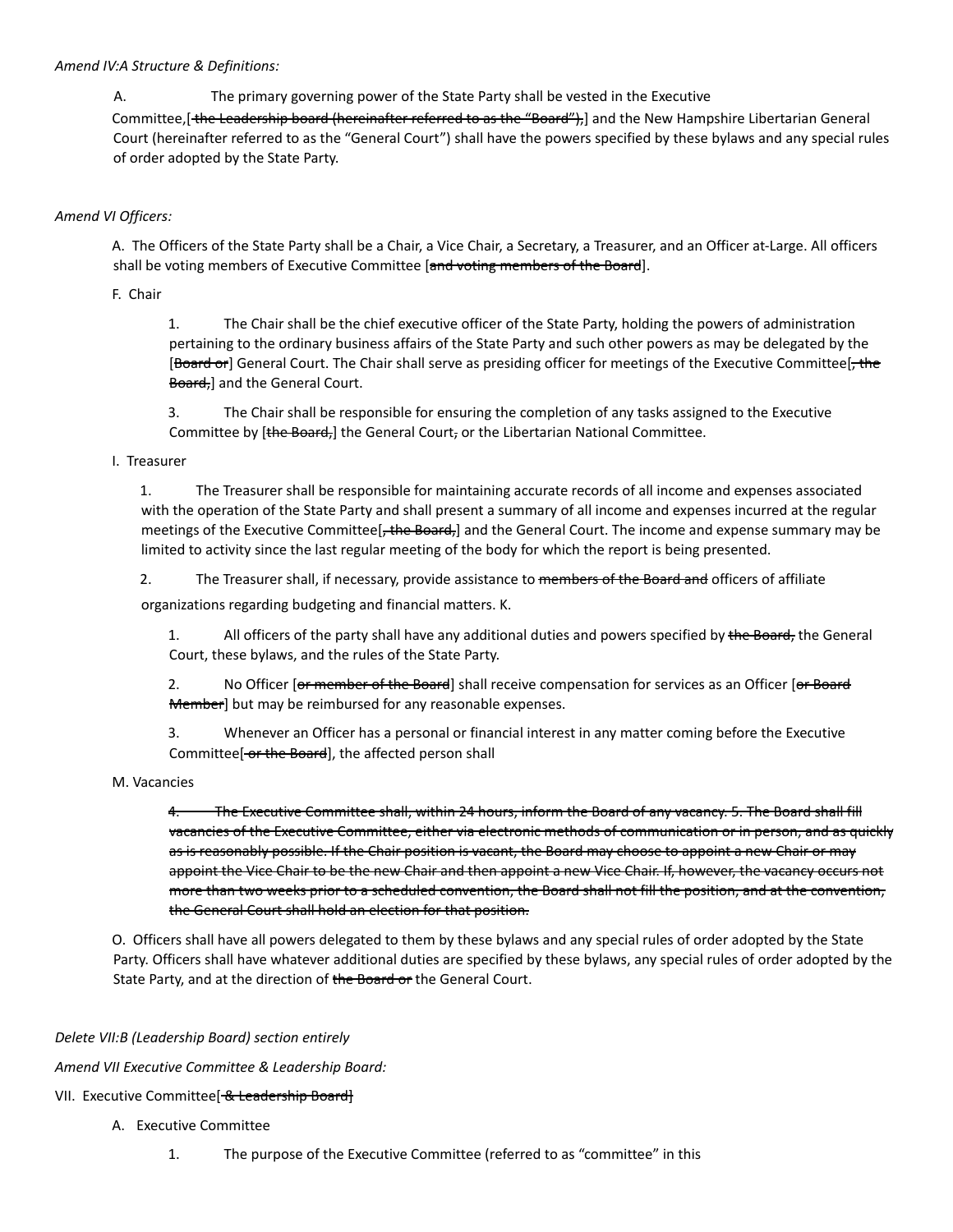Section of this Article) shall be to oversee and act in respect to all matters pertaining to the organization, maintenance, conduct, affairs, and interests of the State Party consistent with law, these bylaws, and any rules of the State Party. The Executive Committee shall act as directed by these bylaws, the rules of the State Party, the Board, and the General Court. The ongoing business of the State Party between conventions shall be administered by the Executive Committee.

- 3. The committee shall manage the day-to-day operations of the State Party and shall have the control and management of all the affairs, properties, and funds of the State Party consistent with these bylaws and the rules the State Party. The committee shall carry out any duties as specified by these bylaws, the rules of the State Party, the Board, and the General Court.
- 4. Meetings

e) Draft minutes of committee meetings shall be distributed to all members of the Board within four days of the adjournment of an Executive Committee meeting.

#### B. Leadership Board

{ *this section deleted* }

C. General Provisions

1. Members of the Executive Committee and Affiliate Chairs shall have access to the current and past records of the State Party. [The Executive Committee shall have the authority to provide records and reports to other members of the Board.]

2. The Executive Committee [and the Board] shall have the power to go into executive session for any matters for which they determine it is necessary. Any discussion related to discipline regarding any member shall automatically be considered to be in executive session.

3. The Executive Committee [and the Board] shall have all the powers granted to them throughout these bylaws, any special rules of order adopted by the State Party, and any additional powers conferred upon them by law, and shall carry out any additional duties assigned to them by these bylaws, the rules of the State Party, and the General Court.

#### *Amend IX Standing Committees:*

B. These committees shall be governed by these bylaws, the rules of the State Party, and the parliamentary authority. They may be assigned additional powers or duties by the Executive Committee[, the Board,] or the General Court.

- D. Committee Operations
	- 1. The chair of each committee shall:

b) Serve as the representative of the committee on the Board if the committee is authorized to have a representative, unless she a member of the Executive Committee;

 $e$ ) Perform any other duties specified by these bylaws, the rules of the State Party, the Executive Committee<sup>[-the Board-</sup>] or the General Court.

2. The secretary of each committee shall:

f) Perform any other duties specified by these bylaws, the rules of the State Party, the Executive Committee<sup>[, the Board,]</sup> or the General Court.

6. Vacancies

a) The committee members shall select alternate members of the committee to temporarily carry out the tasks of the committee chair or committee secretary if either member is temporarily unavailable. [If the committee chair is also a member of the Executive Committee, the committee shall select another member to represent the committee at all Board meetings.] If a committee member serving as the committee chair or committee secretary is no longer able to continue performing those duties, the committee members shall promptly select another member of the committee to fill the vacancy. If the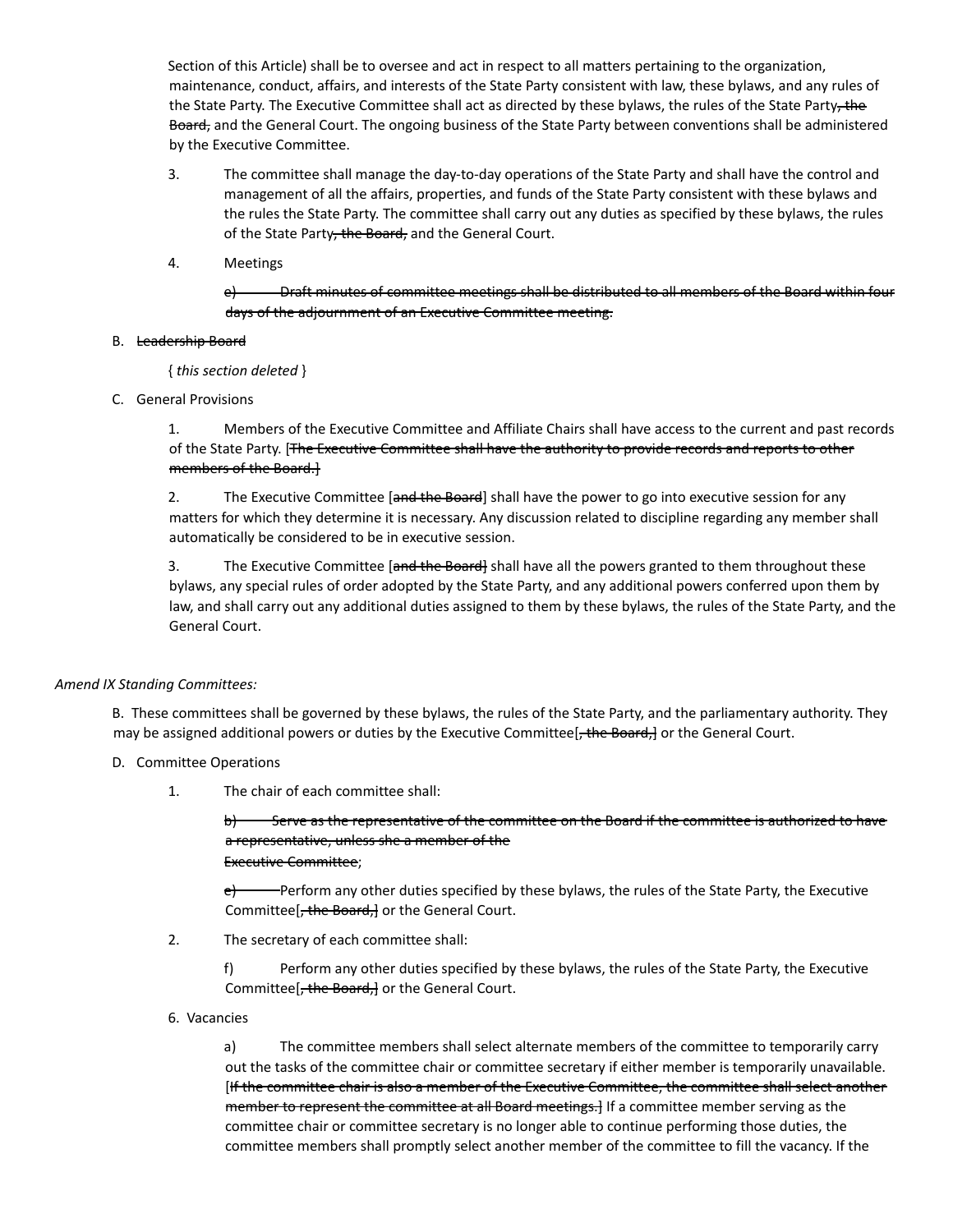vacancy is not promptly filled by the members of the committee, the Executive Committee shall select a new committee chair or committee secretary as may be needed.

#### 7. Representation on the Board

a) For any committee that is required to provide a representative to the Board, the Chair of that committee shall serve as the representative for the committee on the Board. If the Chair of the committee is on the Executive Committee, the committee shall select another committee member to serve as representative to the Board.

b) The committee shall select an alternate member to serve as the representative on the Board for cases in which the designated representative is unable to serve.

#### G. Judicial Committee

3. A member of the State Party who is eligible to become a member of the Judicial Committee (hereinafter referred to as "Judicial-Eligible Member") shall meet the following criteria at the time of her election or appointment and during her entire time in office:

- A member of the Judicial Committee shall not be a member of the Executive Committee[-or-the Board].

- 3. The committee shall meet as is needed to carry out its duties, as called for by the chair of the committee or by the Executive Committee[ or the Board].
- H. Bylaws & Rules Committee
	- 4. Reports

f) The Report on the Special Rules of Order shall include all proposals examined by the committee [and any special rules of order and standing rules that have been adopted by the Board since the most recent convention].

J. Credentials Committee

1. The purpose of the Credentials Committee (referred to as "committee" in this Section of this Article) is to complete all tasks necessary to verify the membership status of all persons wishing to fulfill various roles within the State Party and any related tasks, as specified in these bylaws, the rules of the State Party, and as directed by the Executive Committee [and the Board].

4. The committee shall verify which members of the State Party are qualified as:

(x) Present reports at conventions required by these bylaws, the rules of the State Party, the Executive Committee[, the Board, ] or the General Court.

6. The committee members shall carry out tasks assigned to the committee by the rules of the State Party, **or** the Executive Committee<sup>[, or the Board]</sup>.

#### K. Convention Committee

4. The chair of the convention committee or another member designated as a representative of the committee shall attend all meetings of the Board and shall have a

report prepared regarding the progress of the committee. This person shall not have a vote on the Board if they are at a Board meeting representing this committee.

#### *Amend X. Special Committees*

A. The Executive Committee[, the Board, and the General Court shall have the power to create special committees and appoint persons to those committees to advance the goals of the State Party. The body creating the special committee may assign an initial chair and secretary to the committee, specify reporting requirements, determine its initial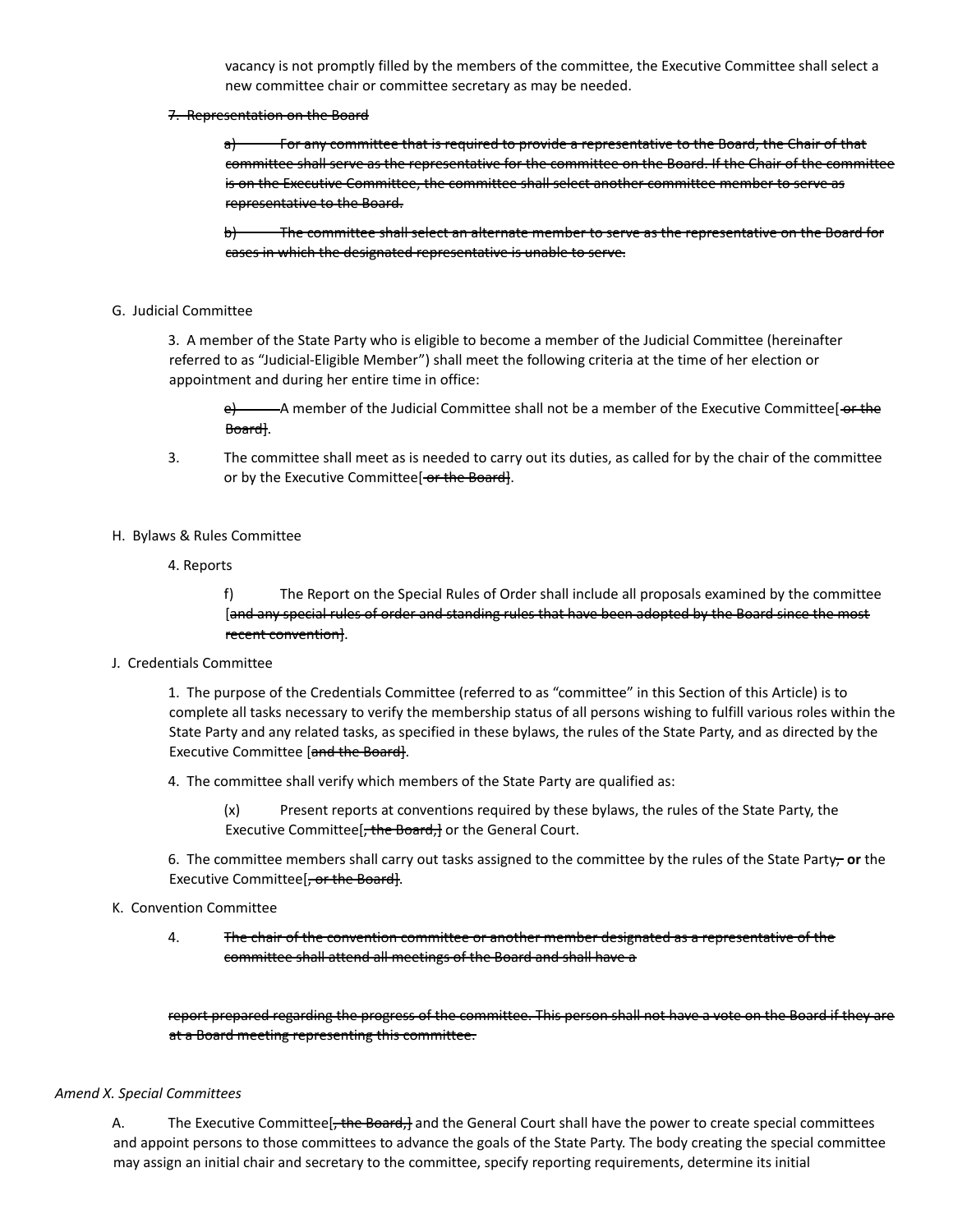membership, and assign the committee specific tasks that must be completed. If the meeting at which the special committee is created adjourns without the completion of the aforementioned tasks, the Executive Committee shall complete those tasks.

B. If the [Board or] Executive Committee determines that a special committee should become a permanent Standing Committee, the Executive Committee shall create and submit a proposal for a bylaw amendment to the Bylaws & Rules Committee for consideration.

C. These committees shall be governed by these bylaws, the rules of the State Party, and the parliamentary authority. They may be assigned additional powers or duties by the Executive Committee[, the Board,] or the General Court.

#### *Amend XI. Affiliate Organizations*

#### C. Representation on the Board

1. The Chair of each affiliate shall serve as the representative for the affiliate on the Board. If the Chair of the affiliate is already a member of the Board via her role as a member of the Executive Committee or as the chair of a standing committee, the Vice

Chair of the affiliate shall be the representative of the affiliate. If both the Chair and the Vice Chair of the affiliate are already members of the Board via either of the roles mentioned previously, the Executive Committee of the affiliate shall select another member of the affiliate to serve as representative to the Board.

2. Each affiliate shall select an alternate member to serve as the representative on the Board for cases in which the designated representative is unable to serve. The alternate should be the Vice Chair unless that person has already become the representative or for other reasons cannot accept that role. {and renumber}

#### D. Disaffiliation

1. If an affiliate organization has acted recklessly or acted in contravention of furthering the goals of the State Party, the State Party may end its association with the affiliate by:

a) A **a** 3/4 vote of the Executive Committee; or**.**

b) A 2/3 vote of the Board, excluding the representative of the affiliate in question, who shall not have a vote on the question of disaffiliation.

#### *Amend XIV Amendments:*

#### B. Changes to special rules of order by the Board

1. The Board shall have the power to create new special rules of order or modify existing special rules of order by a 2/3 vote at any regular meeting of the Board. A previous notice shall be required.

2. No special rules of order enacted by the Board may grant any additional power to the Board.

3. The General Court shall have the power to veto any special rules of order passed by the Board at the first convention held after the Board has enacted the special rule of order. If the General Court vetoes a special rule of order enacted by the Board, the Board may not enact the same or a substantially similar special rule of order until after the adjournment of the annual convention of the next calendar year. However, the Bylaws & Rules Committee may make the same proposal or a similar proposal at any convention.

### **Bylaw Proposal K – Remove Consent Calendar**

**Purpose:** This would remove the option of a consent calendar for Bylaws and Platform reports. There is another proposal to update and clarify the calendar rules– the delegates have an either-or choice between updating or eliminating. Submitted via member survey.

#### **Committee Vote:** 0-3-1

*Remove Article XIV (Amendments) Section D (Consent Calendar).*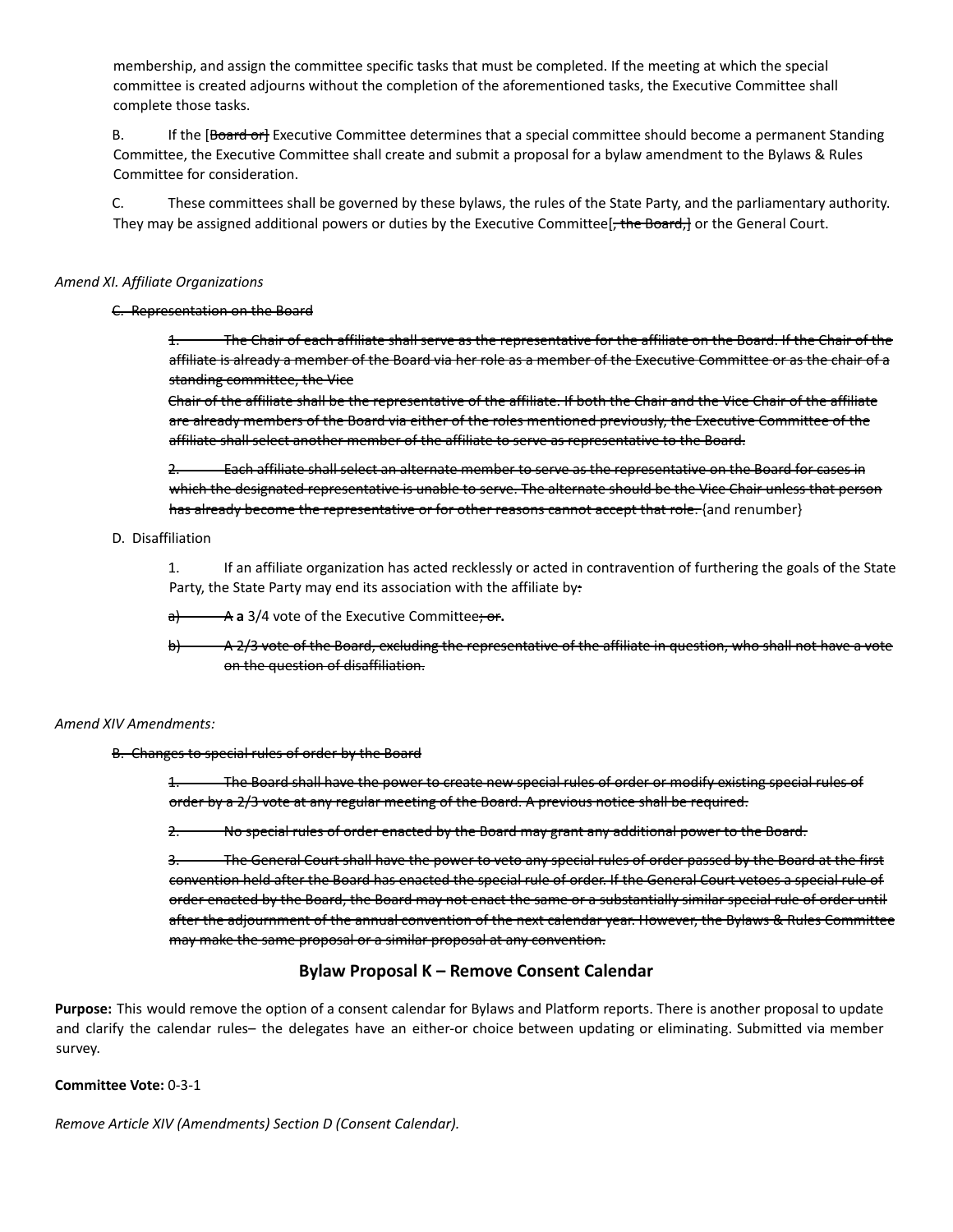#### *Amend bylaw XIV, Amendments:*

#### **Add text in bold**

XIV. Amendments

- C.
- 1. The Bylaws & Rules Committee and Platform Committee shall divide their reports into a Consent Calendar and a Regular Calendar. For each committee proposal, the committee shall specify whether the proposal shall be listed on the Consent Calendar or the Regular Calendar. **If a proposal passes, it shall take effect immediately, unless otherwise specified in the proposal.**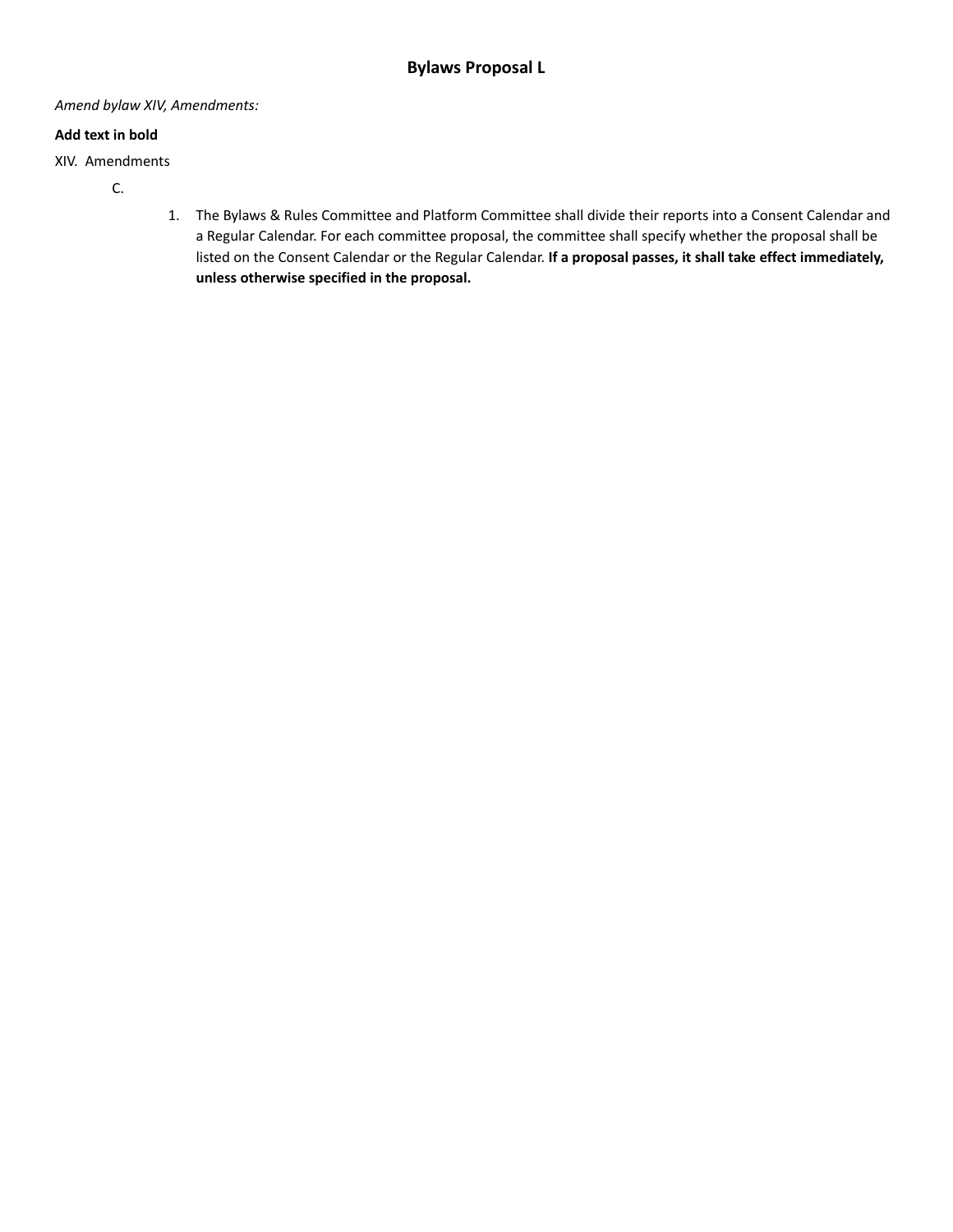# Appendix E – Platform amendments from floor

Sean proposal:

Add the following section to the platform

## **1.2 No Collective-Based Rights**

Insomuch as we believe the origin of all rights to be Individual Natural Rights, we wish to reaffirm individual rights and reject any misguided attempts to supplant individual rights with collectivist-based rights. We reject any policy, law, **movement, or philosophy which would attempt to usurp or marginalize one's natural individual rights with any** so-called group-based rights. Rights of a group are no more or no less than the sum of their individual rights.